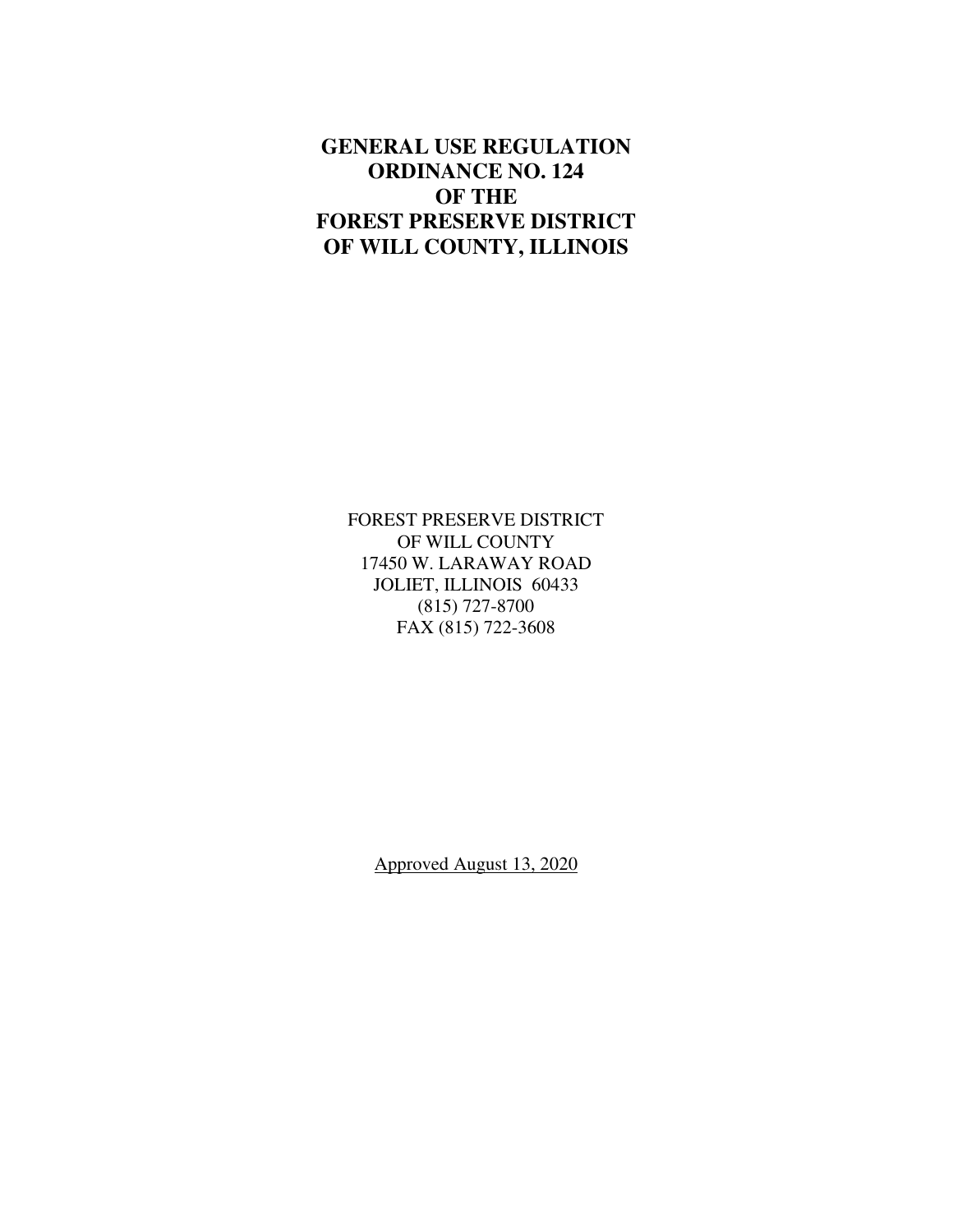# **GENERAL USE REGULATION ORDINANCE NO. 124 OF THE FOREST PRERSERVE DISTRICT OF WILL COUNTY, ILLINOIS**

# **TABLE OF CONTENTS**

**PAGE** 

|            | <b>CHAPTER I - SCOPE, CONSTRUCTION OF WORDS,</b>            |
|------------|-------------------------------------------------------------|
|            |                                                             |
|            |                                                             |
| Section 2: |                                                             |
|            |                                                             |
|            |                                                             |
|            |                                                             |
| Section 2: |                                                             |
|            |                                                             |
|            | <b>CHAPTER III - PROTECTION OF PROPERTY, STRUCTURES AND</b> |
|            |                                                             |
| Section 1: |                                                             |
| Section 2: |                                                             |
| Section 3: |                                                             |
| Section 4: |                                                             |
| Section 5: |                                                             |
| Section 6: |                                                             |
|            | <b>CHAPTER IV - REGULATION OF SPORTS AND GAMES11</b>        |
| Section 1: |                                                             |
| Section 2: |                                                             |
| Section 3: |                                                             |
| Section 4: |                                                             |
| Section 5: |                                                             |
| Section 6: |                                                             |
| Section 7: |                                                             |
| Section 8: |                                                             |
| Section 9: |                                                             |
|            |                                                             |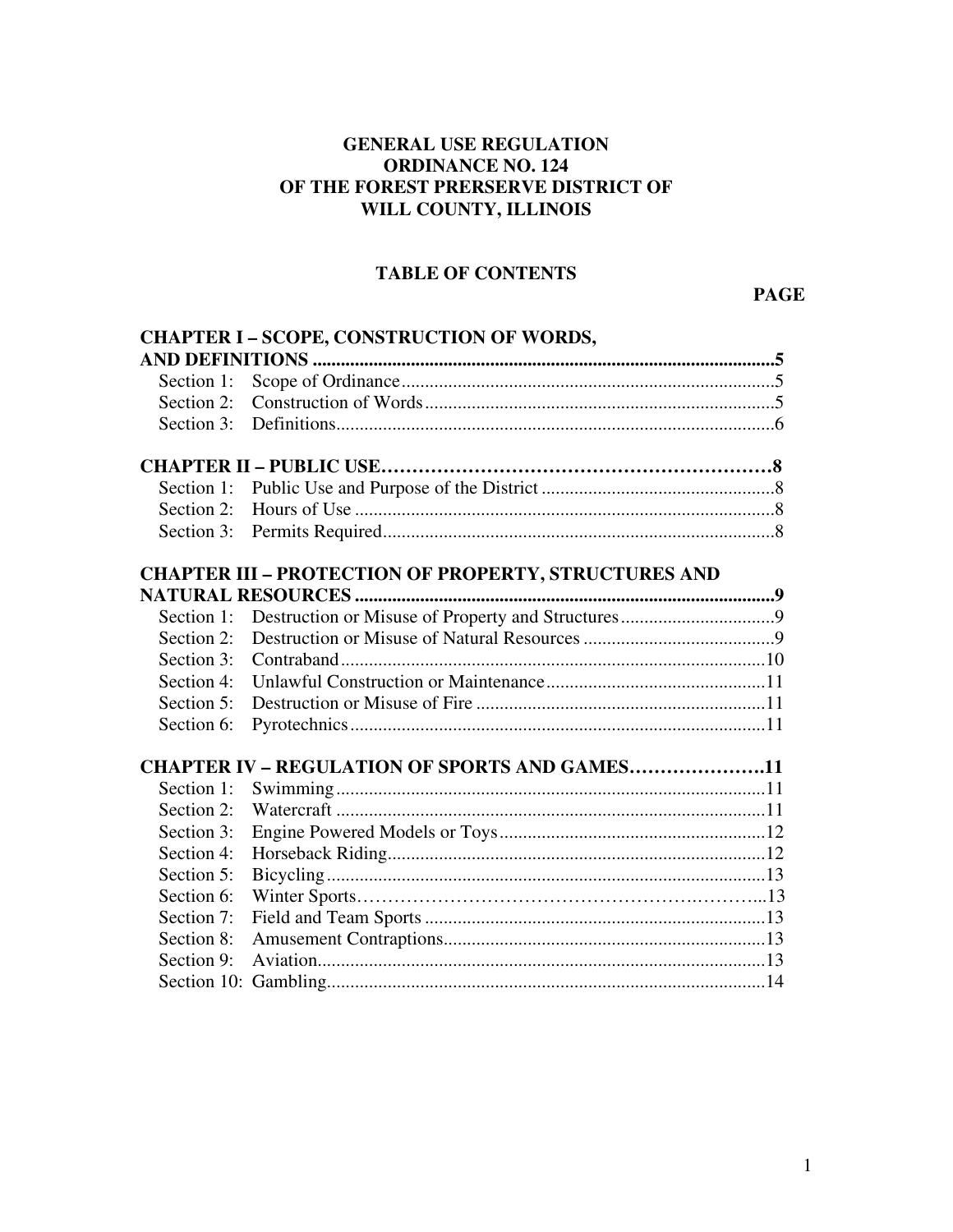| <b>CHAPTER V - REGULATION OF MOTORIZED VEHICLES,</b> |                                                         |  |  |
|------------------------------------------------------|---------------------------------------------------------|--|--|
|                                                      |                                                         |  |  |
| Section 1:                                           |                                                         |  |  |
| Section 2:                                           |                                                         |  |  |
| Section 3:                                           |                                                         |  |  |
| Section 4:                                           |                                                         |  |  |
| Section 5:                                           |                                                         |  |  |
| Section 6:                                           |                                                         |  |  |
| Section 7:                                           |                                                         |  |  |
|                                                      | <b>CHAPTER VI - REGULATION OF PERSONAL CONDUCT</b>      |  |  |
|                                                      |                                                         |  |  |
| Section 1:                                           |                                                         |  |  |
| Section 2:                                           |                                                         |  |  |
| Section 3:                                           |                                                         |  |  |
| Section 4:                                           |                                                         |  |  |
| Section 5:                                           |                                                         |  |  |
| Section 6:                                           |                                                         |  |  |
| Section 7:                                           |                                                         |  |  |
| Section 8:                                           |                                                         |  |  |
| Section 9:                                           |                                                         |  |  |
|                                                      |                                                         |  |  |
|                                                      |                                                         |  |  |
|                                                      |                                                         |  |  |
|                                                      | <b>CHAPTER VII - CONTROL AND TREATMENT OF ANIMALS19</b> |  |  |
| Section 1:                                           |                                                         |  |  |
| Section 2:                                           |                                                         |  |  |
| Section 3:                                           |                                                         |  |  |
|                                                      |                                                         |  |  |
|                                                      |                                                         |  |  |
|                                                      |                                                         |  |  |
| Section 3:                                           |                                                         |  |  |
| Section 4:                                           |                                                         |  |  |
|                                                      |                                                         |  |  |
| Section 1:                                           |                                                         |  |  |
| Section 2:                                           |                                                         |  |  |
| Section 3:                                           |                                                         |  |  |
| Section 4:                                           |                                                         |  |  |
| Section 5:                                           |                                                         |  |  |
|                                                      |                                                         |  |  |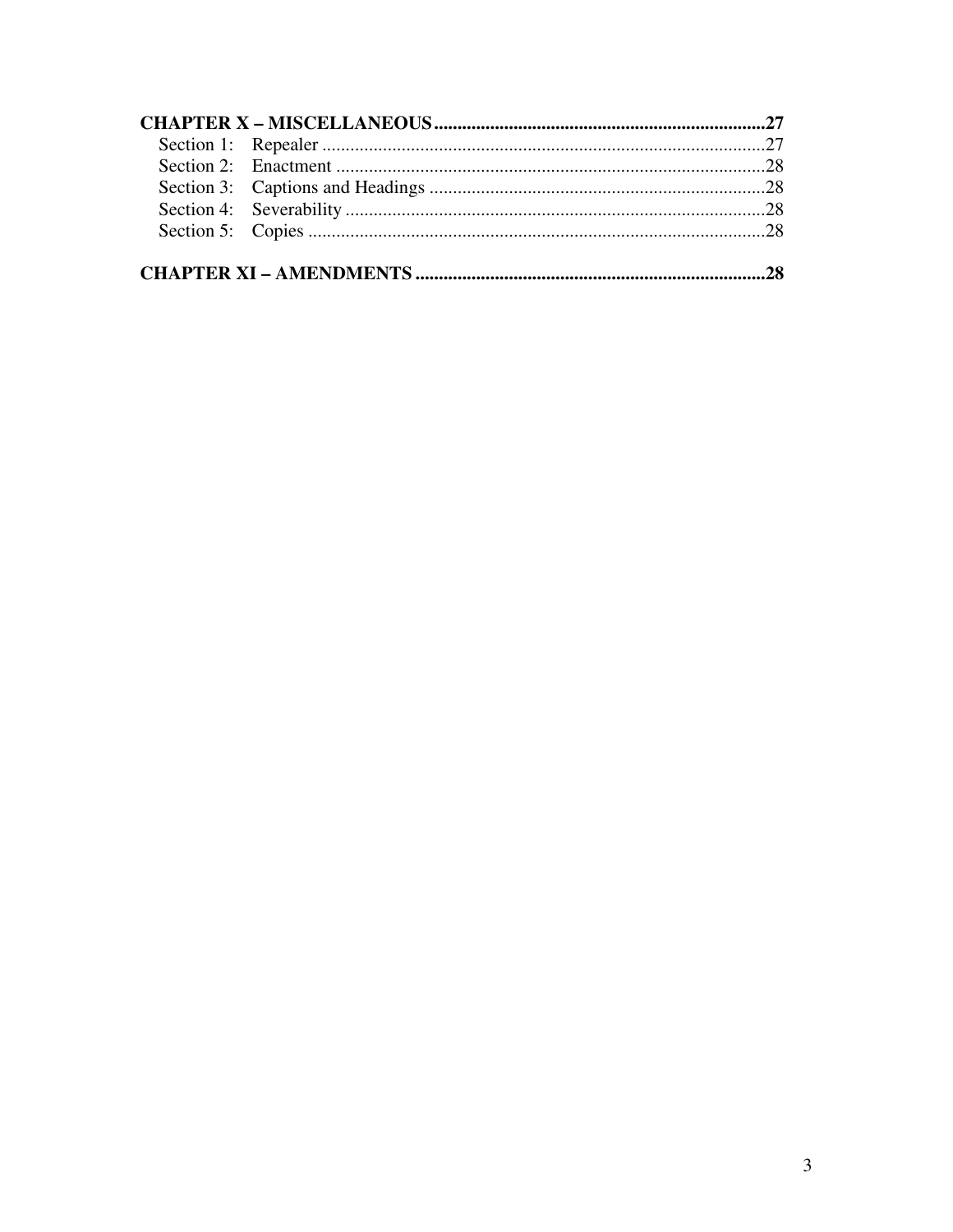# **GENERAL USE REGULATION ORDINANCE NO. 124 OF THE FOREST PRESERVE DISTRICT OF WILL COUNTY, ILLINOIS**

WHEREAS, it is reasonable, necessary and desirable for the FOREST PRESERVE DISTRICT OF WILL COUNTY, ILLINOIS, hereinafter called "DISTRICT", to establish a General Use Ordinance governing the public use of Forest Preserves of the DISTRICT; and,

WHEREAS, Chapter 70, Section 805/7, of the **Illinois Law Compiled Statutes** provides as follows:

"The board of any forest preserve district organized hereunder may by ordinance regulate and control the speed of travel on all paths, driveways and roadways within forest preserves, and prohibit the use of such paths, driveways and roadways for racing or speeding purposes, and may exclude therefrom traffic, teams and vehicles, and may by ordinance prescribe such fines and penalties for the violation of their ordinances as cities and villages are allowed to prescribe for the violation of their ordinances."

and,

WHEREAS, Chapter 70, Section 805/7a, of the **Illinois Law Compiled Statutes** provides as follows:

"The board of any forest preserve district organized hereunder may by ordinance regulate, control and license all modes of travel within the forest preserve district." and,

WHEREAS, Chapter 70, Section 805/7b, of the **Illinois Law Compiled Statutes** provides as follows:

"The board of any Forest Preserve District organized under this Act may by ordinance issue licenses for any activity reasonably connected with the purpose for which the Forest Preserve District has been created, except that in counties with between 500,000 and 750,000 inhabitants, the ordinance shall be approved by a two-thirds vote of the members elected."

and,

WHEREAS, Chapter 70, Section 805/8, of the **Illinois Law Compiled Statutes** provides as follows: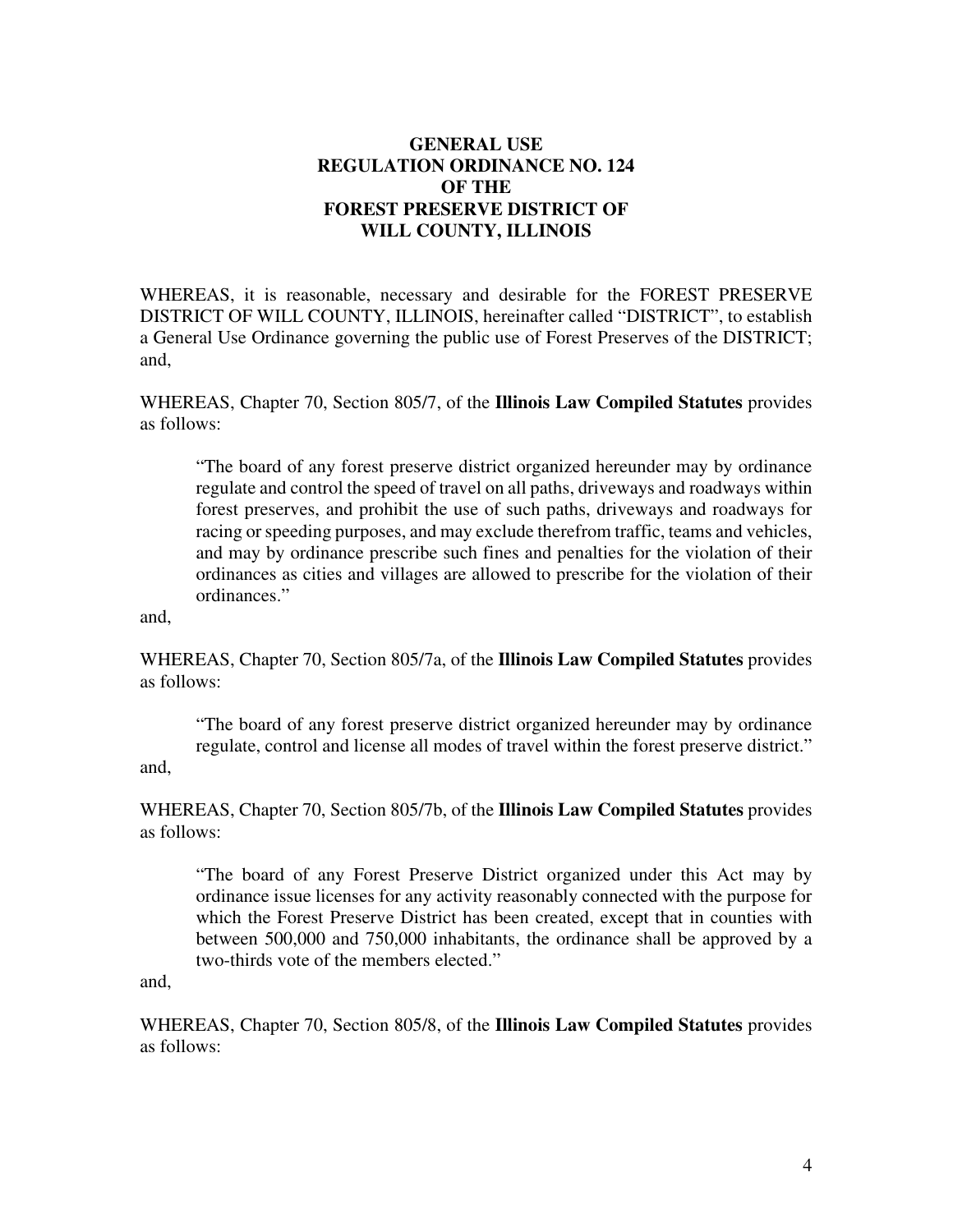"The board shall be the corporate authority of such forest preserve district and shall have power to pass and enforce all necessary ordinances, rules and regulations for the management of the property and conduct of the business of such district."

and,

WHEREAS, it is reasonable, necessary and desirable for the DISTRICT to provide rules and regulations in order to provide: for the safe and peaceful use of the FOREST PRESERVES; for the education and recreation of the public; for the protection and preservation of the property, facilities, flora and fauna of the FOREST PRESERVES; and for the safety and general welfare of the public; and

WHEREAS, the DISTRICT has the authority and the power to establish this General Use Ordinance;

NOW, THEREFORE, BE IT ORDAINED by the PRESIDENT and BOARD of Commissioners of the DISTRICT as follows:

# **CHAPTER I – SCOPE, CONSTRUCTION OF WORDS, AND DEFINITIONS**

**SECTION 1: SCOPE OF ORDINANCE.** This Ordinance applies to conduct and activities occurring upon or in connection with any PROPERTY of the DISTRICT.

## **SECTION 2: CONSTRUCTION OF WORDS.**

a. SINGULAR AND PLURAL**.** Whenever any words in any Ordinance importing the plural number shall be used in describing or referring to any matters, parties or PERSONS, any single matter, party or PERSON shall be deemed to be included although distributive words may not be used and, when any subject matter, party or PERSON shall be referred to in any Ordinance by words importing the singular number only, several matters, parties or PERSONS and bodies corporate shall be deemed to be included, provided, however, that these rules or construction shall not be applied to any Ordinance which shall contain any express provision excluding, or inconsistent with, such construction.

b. APPROVAL BY THE EXECUTIVE DIRECTOR. Whenever this Ordinance provides for permission or approval by the EXECUTIVE DIRECTOR, it is presumed that that the EXECUTIVE DIRECTOR can delegate that permission or approval to their designee unless the EXECUTIVE DIRECTOR's personal approval is expressly required.

c. REFERENCES TO OTHER LAWS. Whenever this Ordinance references or incorporates the provisions of any statutes, regulations, rules, or ordinances, the references or incorporation shall be interpreted as including any and all amendments to those statutes, regulations, rules, and ordinances.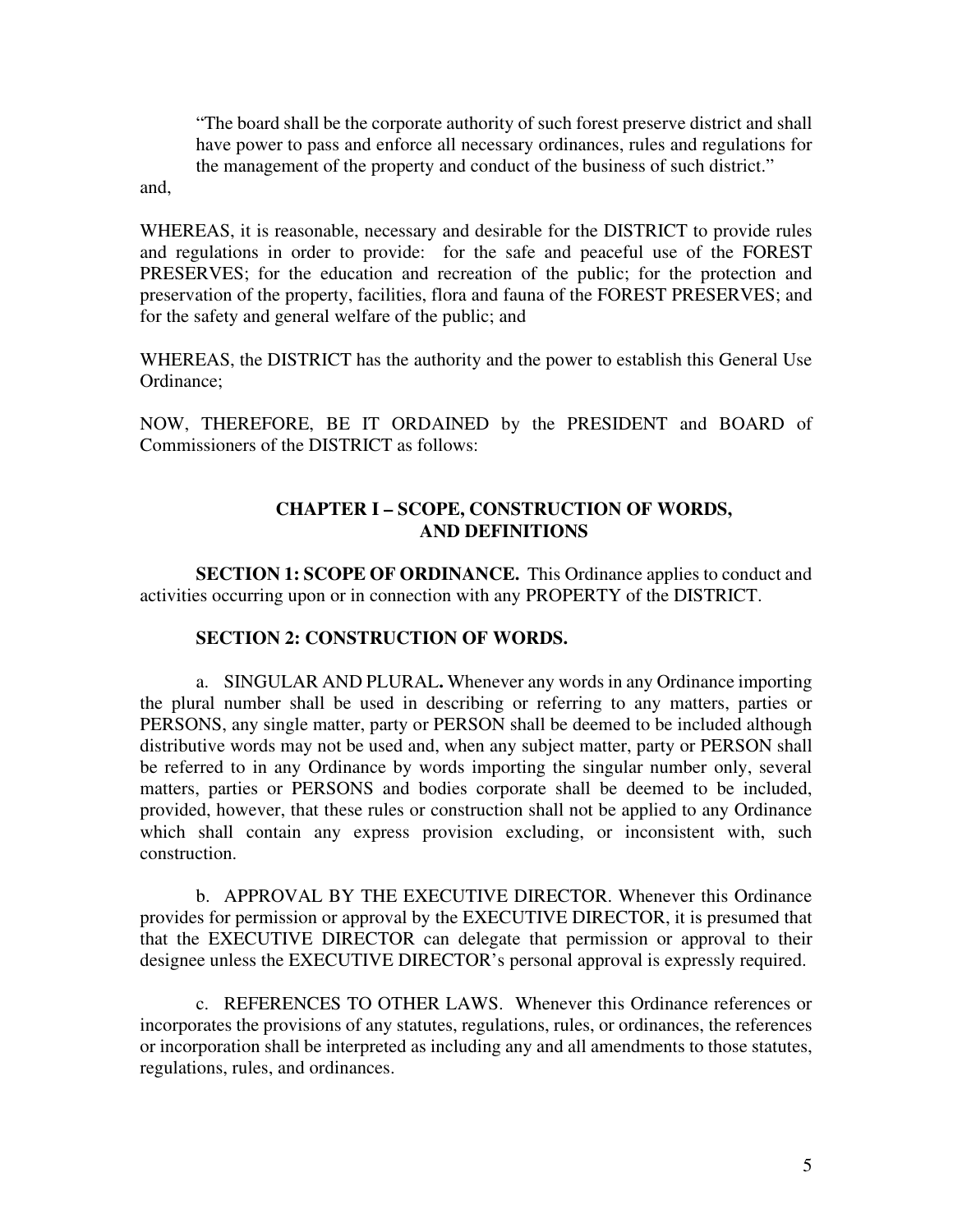#### **SECTION 3: DEFINITIONS.**

a. "ADULT" means one who has reached the age of majority as defined by the laws of the State of Illinois.

b. "AMUSEMENT CONTRAPTIONS" means any contrivance, device, gadget, machine, equipment, or structure designed to test the skill or strength of the user or provide the user with any sort of ride, lift, swing, or fall experience including, but not limited to, ball-throwing contest devices, pinball-type devices, animal ride devices, ball and hammer devices, and trampoline devices.

c. "ANIMAL" means any mammal, bird, insect, reptile, fish, or amphibian, whether domestic or wild.

d. "BICYCLE" includes traditional human-only powered bicycles and Class 1 low-speed electric bicycles as defined by the Illinois Vehicle Code (625 ILCS 5/1-140.10) as low-speed electric bicycles equipped with a motor that provides assistance only when the rider is pedaling and that ceases to provide assistance when the bicycle reaches a speed of 20 miles per hour.

e. "BOARD" means the Board of Forest Preserve Commissioners of the DISTRICT.

f. "CLIENT" means the client of a dog park business permit-holder.

g. "COMMISSIONER" means an individual elected to the BOARD.

h. "CONSULTANT" means any individual or corporation engaged by the DISTRICT to perform duties in accordance with an approved contract agreement.

i. "CONTRACTOR" means any individual or corporation engaged by the DISTRICT to perform duties in accordance with an approved contractual agreement.

j. "DISTRICT" means the Forest Preserve District of Will County, Illinois.

k. "EMPLOYEE" means any full- or part-time, regular or temporary worker in the employ of the DISTRICT under the supervision of the EXECUTIVE DIRECTOR.

l. "EXECUTIVE DIRECTOR" means the EXECUTIVE DIRECTOR or the CHIEF OPERATING OFFICER of the DISTRICT.

m. "FLORA" means trees, shrubs, foliage, branches, bushes or any other plant life.

n. "FOREST PRESERVE" means lands and waters, or property holdings owned, leased, licensed, or held in easement by the DISTRICT or legally managed by the DISTRICT under an agreement approved by the BOARD.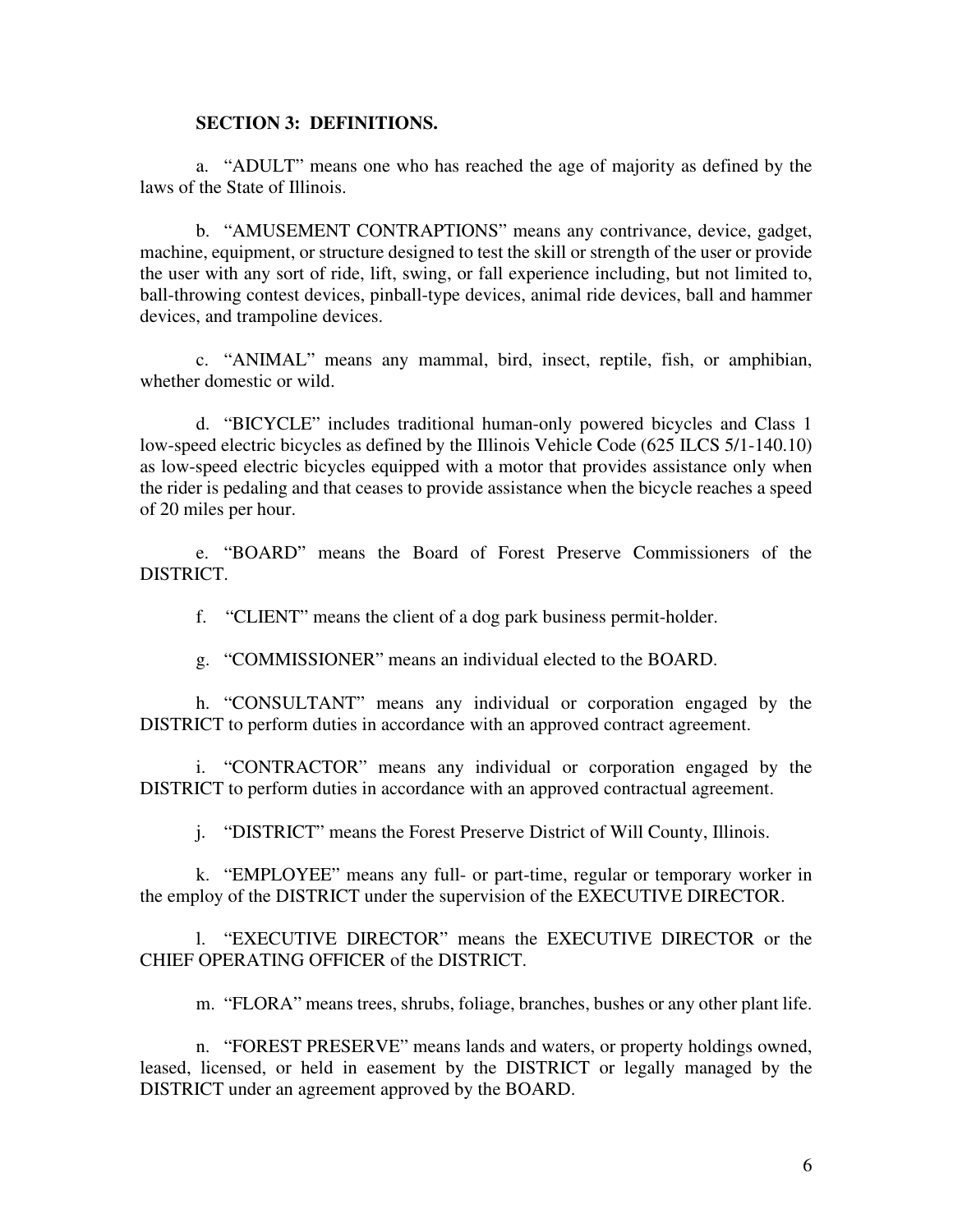o. "NATURE PRESERVE" means a natural area, and land necessary for its protection, to be maintained as nearly as possible in its natural condition and to be used in a manner and under limitations consistent with its continued preservation, without impairment, disturbance or artificial development, for the public purposes of present and future scientific research, education, aesthetic enjoyment and providing habitat for plant and animal species and communities and other natural objects, or as classified as NATURE PRESERVE or buffer under the Illinois Natural Areas Preservation Act.

p. "NON-DISTRICT EVENT" means an event hosted on District property by an outside group, organization or agency on District property where the District is not an official sponsor.

q. "PAVED" means trails or paths constructed with an asphalt, concrete, or limestone screenings surface.

r. "PERMIT" means written authorization that must be obtained from the EXECUTIVE DIRECTOR to carry out a given activity or use including but not limited to picnicking, camping, facility rental, dog park, geocaching and special events.

s. "PERSON" or "PERSONS" means individuals, firms, corporations, societies or any group or gathering whatsoever.

t. "PET" means any domesticated or tamed animal that is kept as a companion and cared for.

u. "POSTED" means that a notice is posted, either by a sign in a FOREST PRESERVE, at the entrance to a PRESERVE or at the DISTRICT's Headquarters, the location of the posting being at the discretion of the EXECUTIVE DIRECTOR.

v. "PRESIDENT" means the President of the Board of Forest Preserve Commissioners.

w. "PROPERTY" means any lands, waters, facilities or possessions owned, leased, licensed or held in easement or managed under a BOARD-approved legal agreement by the DISTRICT including FOREST PRESERVES and/or NATURE PRESERVES.

x. "SPECIAL USE PERMIT" means a request for use of any area in a FOREST PRESERVE for an activity not specifically outlined in this ordinance or not covered by a specific type of permit. SPECIAL USE PERMITS are reviewed on a case-by case-basis, and may require Board approval and/or a fee, depending upon site, day of use, and activity.

y. "UNPAVED" means trails or paths constructed with a natural surface of packed earth, woodchips, grass, or other soft surfaces.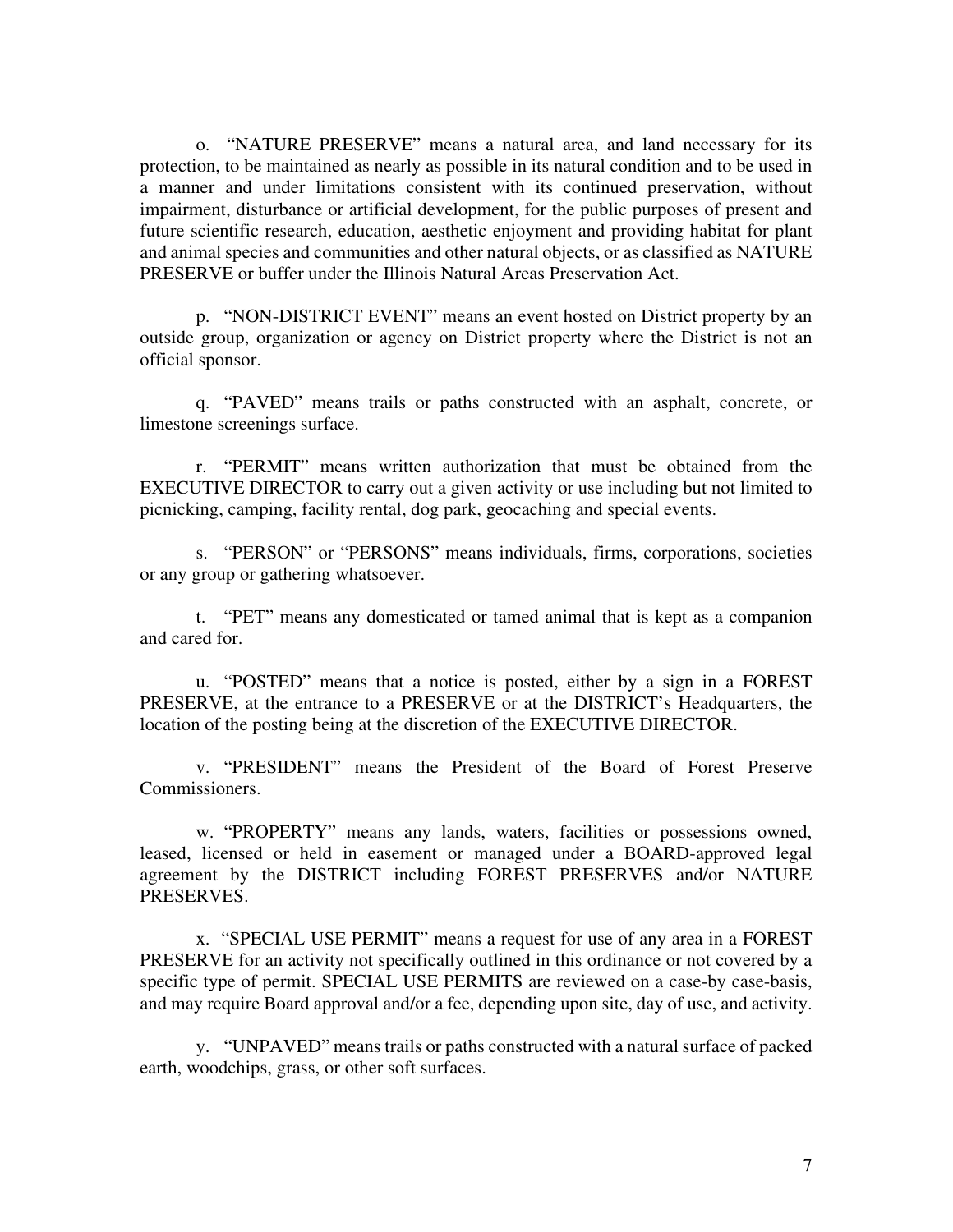z. "VEHICLE" means any device of conveyance on the land using wheels or belttype track or tracks, skids, or skis and propelled by an engine or motor and includes such land conveyances that are able to float and operate on water.

aa. "VOLUNTEER" means any PERSON or PERSONS who donate their time, talent, or services to the DISTRICT, and work under the same administrative rules, policies and procedures as EMPLOYEES.

bb. "WATERCRAFT" means any device for conveyance on the water whether propelled by motor, engine, wind, or human power, excluding any device that is used for the purpose of swimming or as a swimming aide.

cc. "WATERS" means any waters within the jurisdiction of the DISTRICT, including but not limited to lakes, ponds, streams, rivers, retention areas, and creeks.

#### **CHAPTER II – PUBLIC USE**

**SECTION 1: PUBLIC USE AND PURPOSE OF THE DISTRICT.** FOREST PRESERVES are for use by the general public. The DISTRICT's mission is to protect, conserve, enhance, and promote Will County's natural heritage for the educational, recreational, and environmental benefit of present and future generations. This is accomplished by acquiring, restoring, restocking, developing and interpreting a wellbalanced system of FOREST PRESERVES with scenic, ecological, recreational and historic values for the inspiration, use, and enjoyment by the general public. This Ordinance is intended to help carry out this mission and function.

#### **SECTION 2: HOURS OF USE.**

 a. FOREST PRESERVES shall be open to public from 8:00 a.m. to sunset Central Standard Time unless otherwise specifically POSTED, signed, or in accordance with established public safety or snow removal procedures. "Sunset" shall be determined based on the applicable sunset times reported by reputable weather sources, such as the National Weather Service, the National Oceanic and Atmospheric Administration, or weather.com.

 b. No PERSON, VEHICLE, or WATERCRAFT shall remain in the FOREST PRESERVES when the FOREST PRESERVES are not open to the public.

 **SECTION 3: PERMITS REQUIRED.** No PERSON shall conduct, operate, present, manage, or take part in the following activities in FOREST PRESERVES unless a PERMIT is obtained prior to the start of the activity in accordance with the PERMIT requirements in Chapter VIII:

a. Host events or meetings;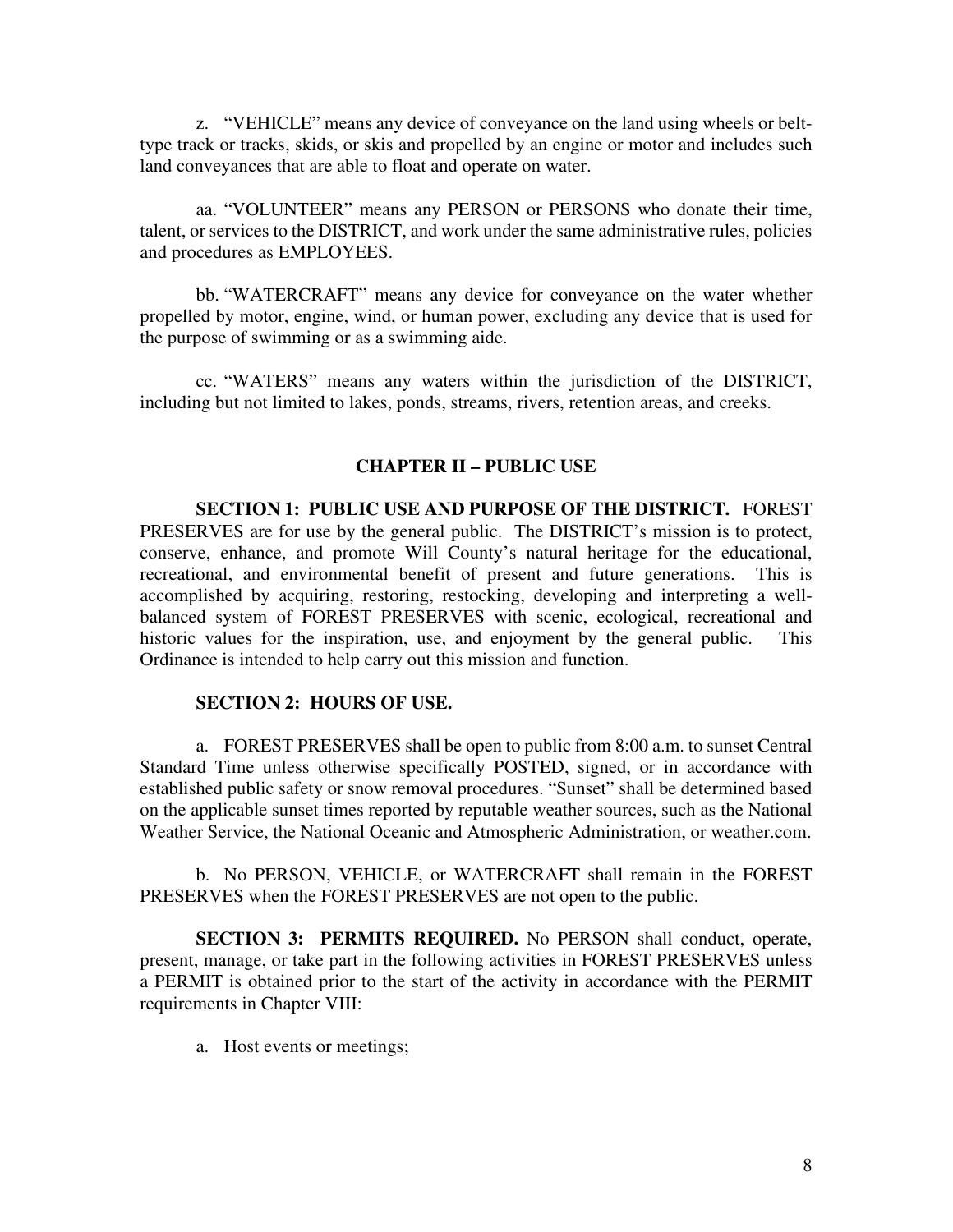- b. Have exclusive use of any FOREST PRESERVE area or facility to the exclusion of others;
- c. Camp on lands of the DISTRICT or inhabit any DISTRICT structure or facility outside of the FOREST PRESERVE's regular Hours of Use;
- d. Engage in any commercial activity;
- e. Access or use designated Dog Parks;
- f. Engage in activities involving geocaching, metal detecting, scavenger/treasure hunting, laser tag, or paintball;
- g. Assemble in a group of 25 or more for any organized activity, including picnics.

## **CHAPTER III – PROTECTION OF PROPERTY, STRUCTURES AND NATURAL RESOURCES**

 **SECTION 1: DESTRUCTION OR MISUSE OF PROPERTY AND STRUCTURES.** Unless otherwise authorized by a PERMIT or by the written permission of the EXECUTIVE DIRECTOR, no PERSON shall:

 a. Alter, damage, destroy, excavate, move, or remove any property of the DISTRICT, including any signs, items, structures, or improvements, whether natural or man-made.

b. Occupy, inhabit, or use for storage any structure.

 c. Enter into or upon any FOREST PRESERVE or areas thereof or structure closed or POSTED against trespass.

 d. Tamper with, enter, climb upon, damage, move, or remove anything from any DISTRICT VEHICLE, WATERCRAFT, machine, equipment, or implement.

 e. Deposit into any trash container or receptacle (1) any garbage or other unwanted material that was not generated on the site in the course of normal, lawful use of a FOREST PRESERVE, or  $(2)$  any hot or burning substances.

 **SECTION 2: DESTRUCTION OR MISUSE OF NATURAL RESOURCES.**  Unless otherwise authorized by a PERMIT or by the written permission of the EXECUTIVE DIRECTOR, no PERSON shall:

 a. Cut, move, remove, paint, uproot, destroy or in any way alter any FLORA, whether alive or dead.

b. Pick or gather any seed of any FLORA.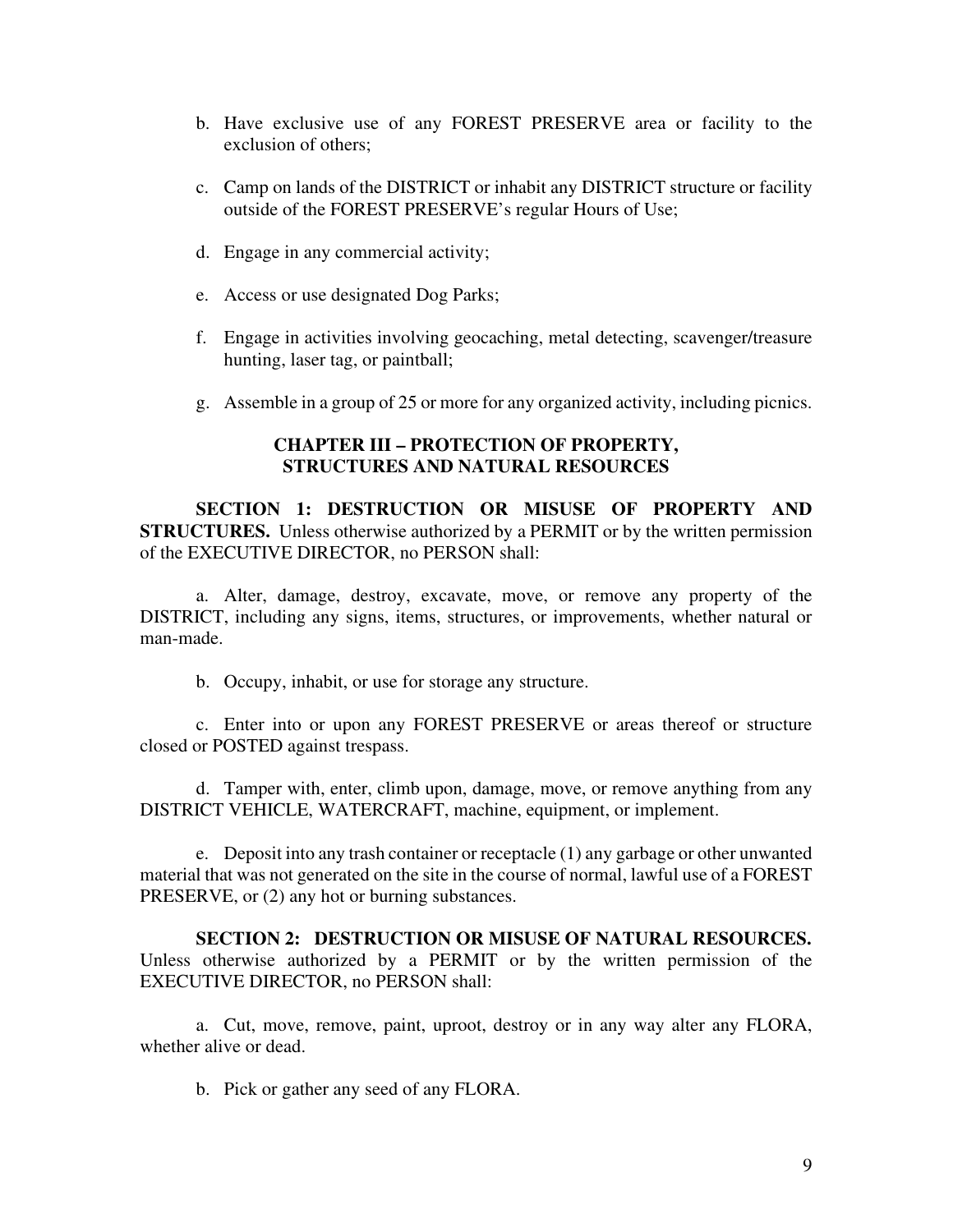c. Remove or relocate any natural material of the FOREST PRESERVE floor, such as earth, sod, fossil, rock, sand, or gravel.

 d. Feed, hunt, pursue, trap, catch, capture, molest, poison, wound or kill or attempt to feed, hunt, trap, catch, capture, molest, poison, wound or kill any ANIMAL.

e. Disturb, molest or rob the nest, lair, den or burrow of any ANIMAL.

 f. Fish in any WATERS of the DISTRICT POSTED against fishing; fish with attended or unattended lines during the hours that FOREST PRESERVES are closed; or fish in violation of any applicable laws of the State of Illinois or without a valid Illinois Fishing License.

 g. Fish in violation of any POSTED regulations or restrictions controlling the size, species, and number of fish that can be taken from a designated body of WATER.

 h. Fish in any WATERS of the DISTRICT by using (1) a bow and arrow, spear or slingshot; (2) hooks baited with an amphibian, reptile or bird; (3) any device using more than two hooks per line; or (4) any net, seine or trap.

 i. Bring in, plant, or distribute the seeds or spores of any FLORA into or upon DISTRICT PROPERTY from any outside source.

 j. Use or cause to be used any chemical or biological pesticide, or any other substance, measure, or process designated to alter the anatomy or physiology of any organism for the purpose of directly manipulating their populations.

 k. Drive, or cause to be driven, any cattle, horses, sheep, goats, swine, or other livestock to graze or browse.

 l. Deposit or cause to be deposited any fill, sediment, ashes, medical waste, hazardous materials, trash, rubbish, paper, garbage, refuse, debris, or junk. However, onsite produced garbage can be deposited in designated containers or removed from a site as indicated or instructed.

 m. Deposit, withdraw, re-route, or alter or cause to be deposited, withdrawn, rerouted or altered any WATERS beyond the natural or background fluctuation of WATER levels, or that alter the WATER quality, quantity, flow direction, and pattern, or that otherwise results in the damage to natural resources.

 **SECTION 3: CONTRABAND.** All ANIMALS, FLORA, fossils, artifacts or architectural elements, or parts thereof, killed, captured, trapped, taken, bought, sold or bartered or had in possession contrary to any provision of this Ordinance or applicable laws of the State of Illinois shall be, and are hereby declared contraband and, as such, shall be subject to seizure by any police officer or by any duly sworn peace officer.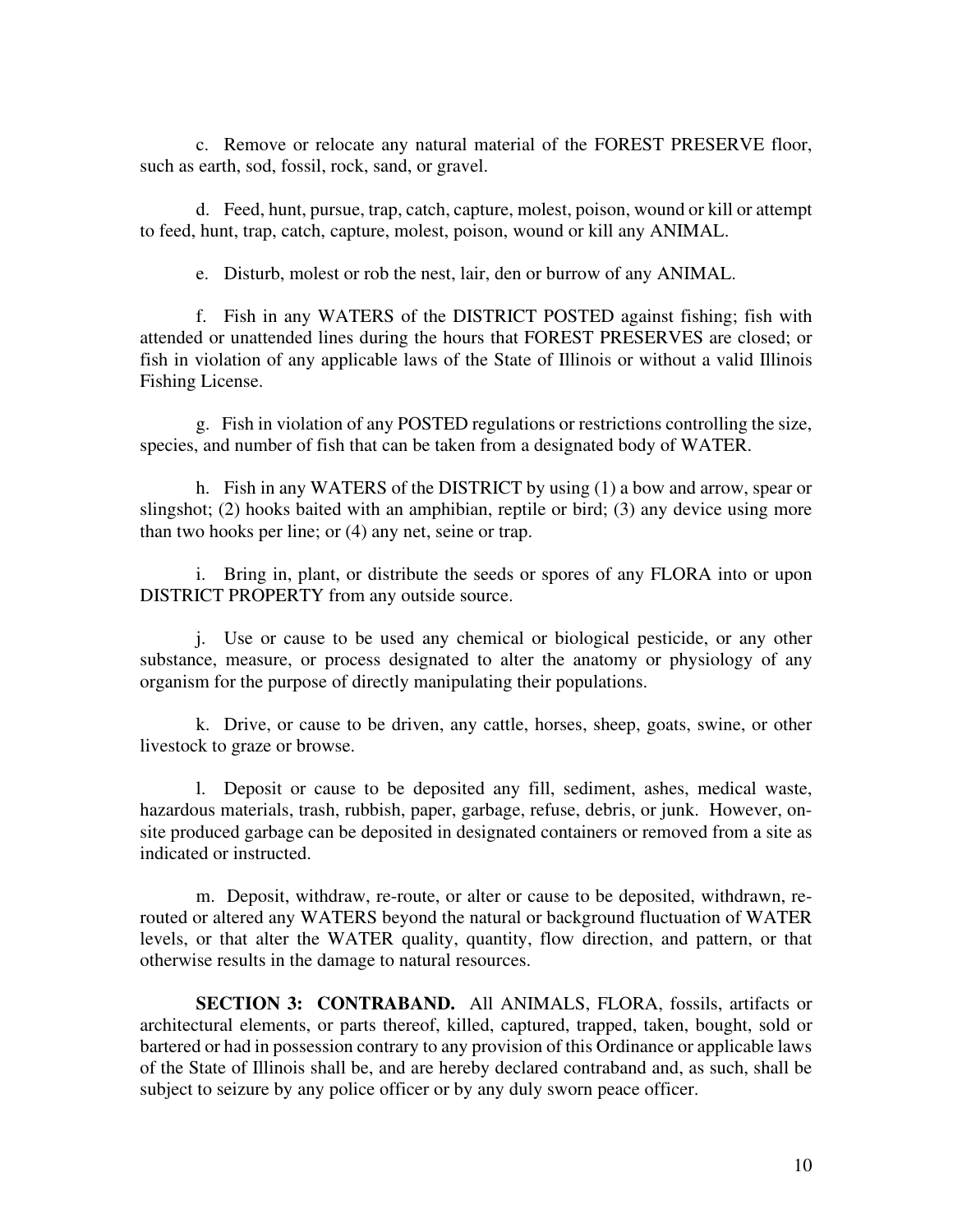**SECTION 4: UNLAWFUL CONSTRUCTION OR MAINTENANCE.** Unless authorized by PERMIT or by the written permission of the EXECUTIVE DIRECTOR, no PERSON shall erect, construct, or install any structures, or perform any maintenance on, below, over, or across a FOREST PRESERVE.

 **SECTION 5: DESTRUCTION BY OR MISUSE OF FIRE.** Unless otherwise authorized by a PERMIT or by the written permission of the EXECUTIVE DIRECTOR, no PERSON shall:

 a. Set fire, or cause to be set on fire, any PROPERTY including any tree, forest, brushland, grassland, meadow, prairie, marsh, slash, refuse, container, or structure.

 b. Build a fire anywhere, for any purpose, except in provided fireplaces or privately-owned fire receptacles.

 c. Build a fire, or cause a fire to start, in or out of a receptacle, close to or in any structure, or close to any FLORA, in such a way as to deface, damage or destroy that structure or scar, injure or destroy any FLORA.

 d. Drop, throw away, or scatter any burning, lighted or hot material, including coals, ashes, cigarettes, cigars, firecrackers, or matches*.* 

 e. Leave any fire unattended, unless such fire is properly extinguished. For the purpose of this Ordinance, a fire shall be deemed properly extinguished when its ashes, residue, coals, and unburned substance are cold to the human touch.

 f. Set fire, or cause to be set on fire, in or out of a receptacle, any materials not for burning, including but not limited to metal objects, chemicals, and wood with metal pieces such as nails.

**SECTION 6: PYROTECHNICS.** No PERSON shall possess, set off, or ignite, or attempt to set off or ignite any firecracker, fireworks, smoke bombs, rockets, black powder guns, or other pyrotechnics without the written permission of the EXECUTIVE DIRECTOR.

#### **CHAPTER IV – REGULATION OF SPORTS AND GAMES**

**SECTION 1: SWIMMING.** No PERSON or PET shall swim in DISTRICT WATERS.

**SECTION 2: WATERCRAFT.** No PERSON shall bring into, attempt to launch or use, or navigate any WATERCRAFT upon the WATERS, except at designated areas or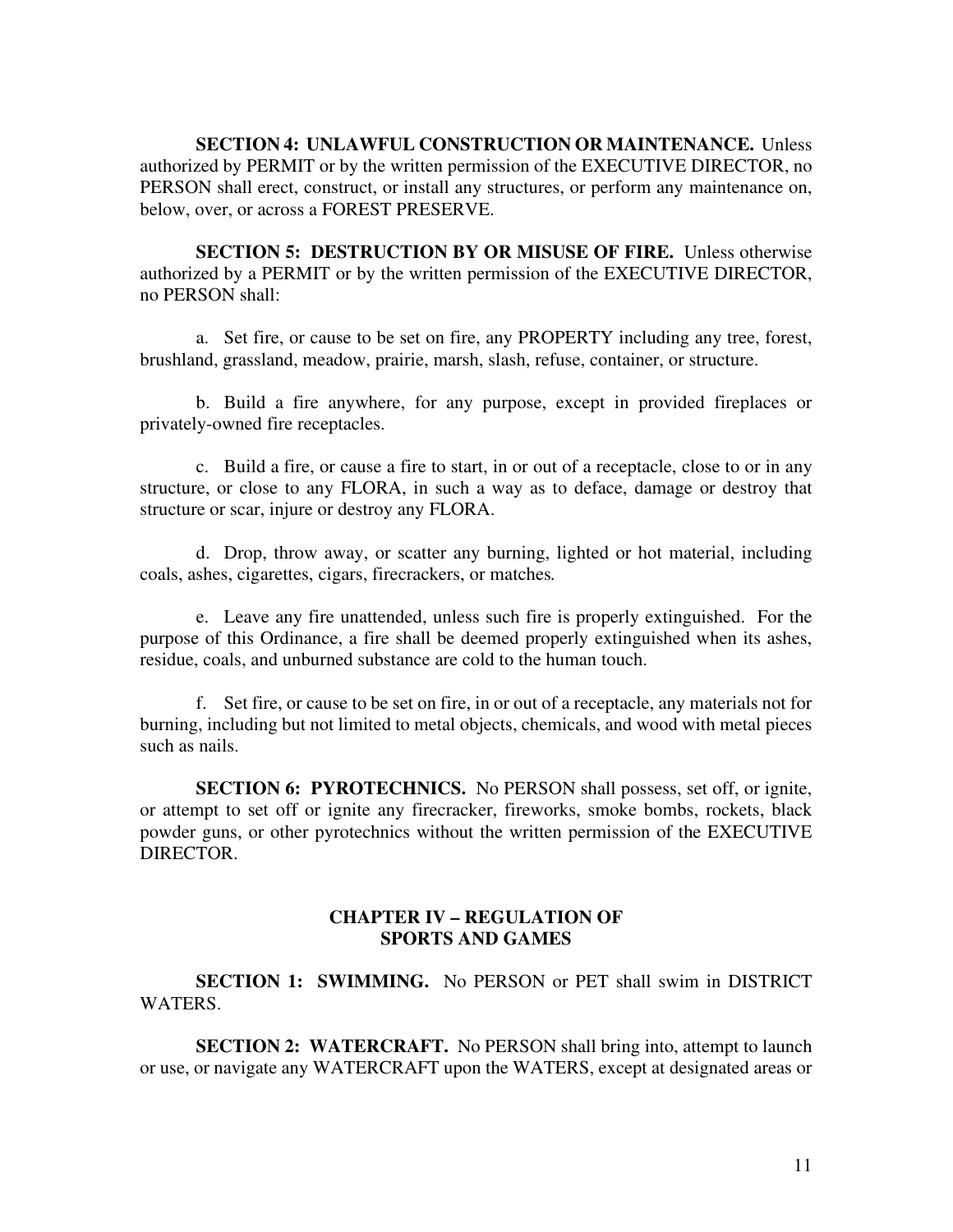with the written approval of the EXECUTIVE DIRECTOR and in accordance with all applicable rules and regulations.

**SECTION 3: ENGINE-POWERED MODELS OR TOYS.** No PERSON shall **s**tart, fly or use any fuel-powered engine or jet-type or electric-powered model aircraft, unmanned aircraft or drone, boat or rocket or like-powered toy or model.

# **SECTION 4: HORSEBACK RIDING.**

- a. No PERSON shall:
	- 1. Ride or drive a horse except on those paths, roads, or areas specifically designated for equestrian usage.
	- 2. Permit a horse in their custody to move about uncontrolled.
	- 3. Treat a horse cruelly or knowingly permit such treatment.
	- 4. Ride a horse that is not adequately and safely equipped for riding.
	- 5. Ride a horse in a reckless manner to endanger or injure themselves, any PERSON, ANIMAL, or property.
	- 6. Ride a horse while under the influence of drugs or alcohol.
	- 7. Allow a child under the age of twelve (12) to ride a horse unless accompanied by an ADULT.
	- 8. Permit more than two (2) PERSONS at a time to ride a horse.
	- 9. Ride a horse at a gallop or race another horse. Only walking, trotting, or a slow canter shall be allowed.
- b. Riders shall:
	- 1. Stay to the right on established trails, paths, or roadways.
	- 2. Slow to walk or slow to trot on meeting other riders, hikers, or bicyclists, and ride in a single file.
	- 3. Not ride more than two (2) abreast on any trail, path, or roadway.
	- 4. Adhere to all other POSTED rules.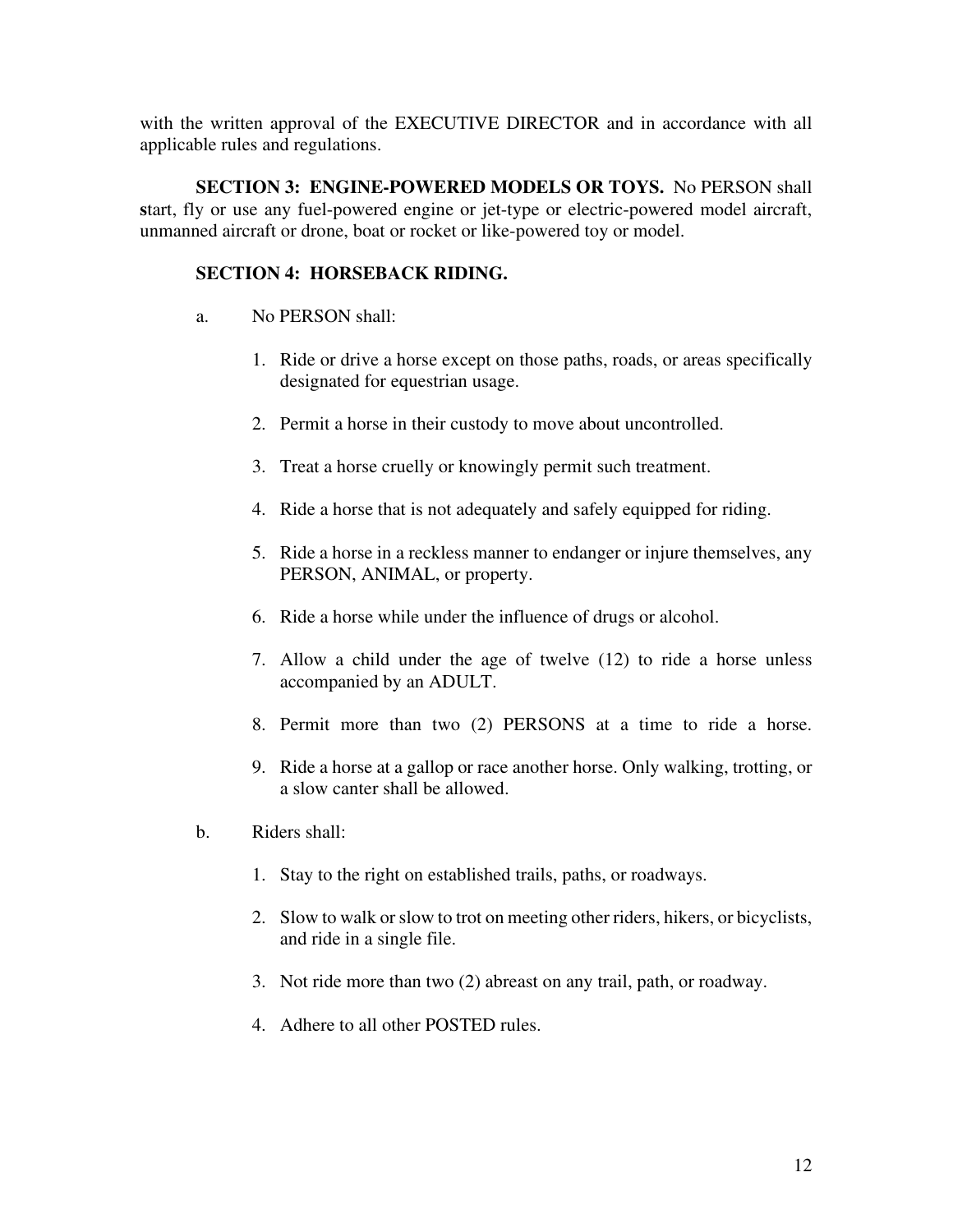#### **SECTION 5: BICYCLING.** No PERSON shall:

a. Violate any Federal or State BICYCLE laws, including the Illinois Rules of the Road, Article XV - Bicycles, 625 ILCS 5/11.

b. Ride a BICYCLE except on a designated path, trail, or roadway.

c. Fail to ride a BICYCLE on the right-hand side of any path trail, or roadway, as conditions shall permit.

d. Carry another PERSON on the BICYCLE handlebars, frame or fender, or ride on a BICYCLE except on a suitable seat attached to such BICYCLE for such purpose.

e. Operate a BICYCLE in a reckless manner to endanger or injure themselves, any PERSON, ANIMAL, or property.

f. Ride a BICYCLE that has a throttle or that is capable of exceeding 21 mph (Class 2 or Class 3 e-bikes).

#### **SECTION 6: WINTER SPORTS.** No PERSON shall:

a. Sled, toboggan, ski, or slide in any area unless the area is POSTED as being permitted for such use.

b. Enter on or upon any frozen WATERS to skate, fish, slide or walk or for any purpose.

c. Fish through the ice on any frozen WATERS.

**SECTION 7: FIELD AND TEAM SPORTS.** No PERSON shall play or engage in any team sport or game such as, but not limited to, baseball, football, field hockey, volleyball, lacrosse or horseshoes except in those areas designated for such use. At no time shall such activity conflict with, impede, or disrupt an area's intended use.

**SECTION 8: AMUSEMENT CONTRAPTIONS.** No PERSON shall bring in, set up, construct, manage or operate any AMUSEMENT CONTRAPTION, without written permission of the EXECUTIVE DIRECTOR.

**SECTION 9: AVIATION.** Unless otherwise authorized by a PERMIT or by the written permission of the EXECUTIVE DIRECTOR, no PERSON shall:

a. Make any ascent, descent, or landing in any balloon, aircraft, airplane, glider, hang glider, or other aviation device except in the case of an emergency.

b. Operate or fly any unmanned aircraft or drone on or above DISTRICT PROPERTY.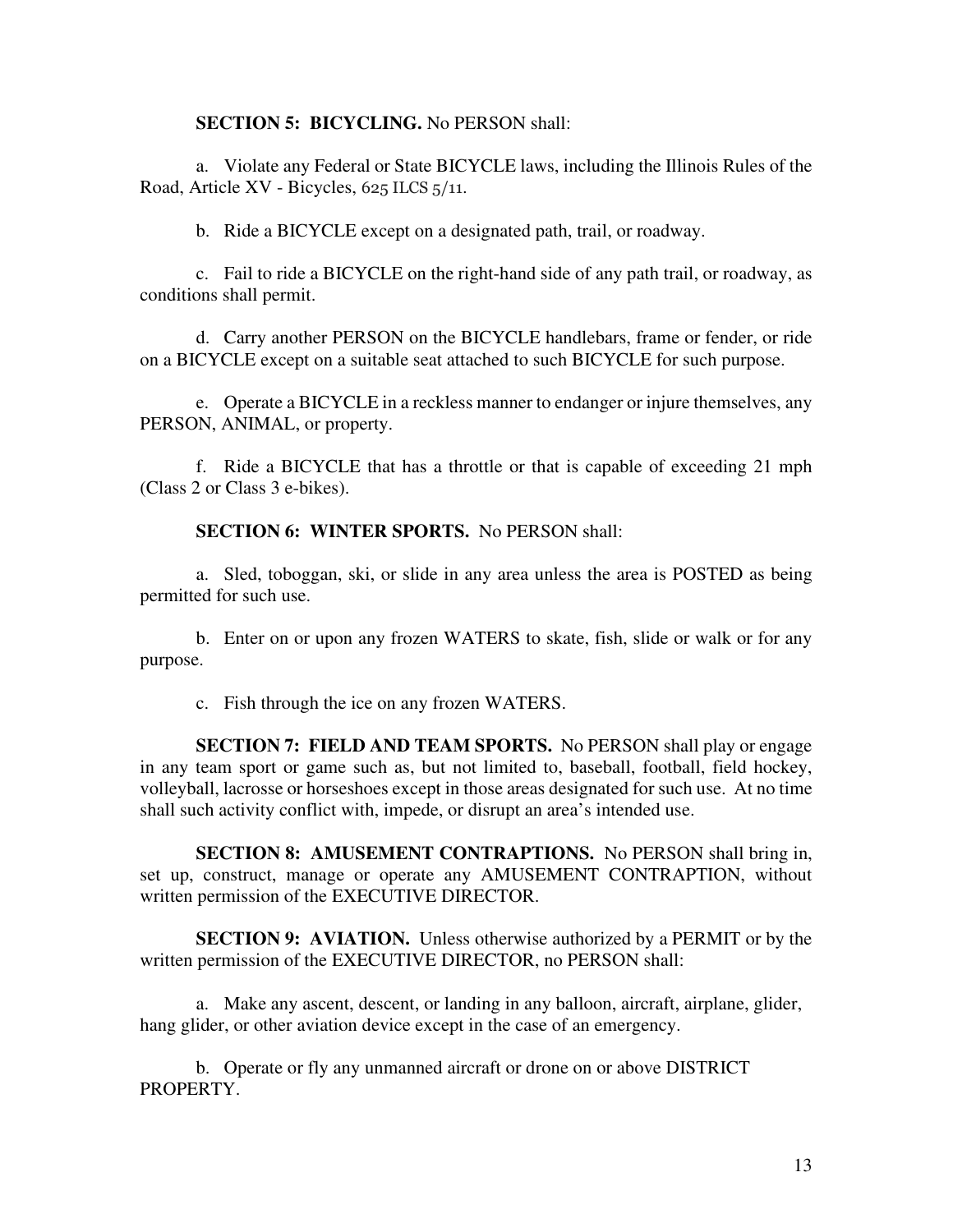#### **SECTION 10: GAMBLING.** No PERSON shall:

a. Manage, operate or engage in gambling of any form;

b. Possess, operate or provide any clock, wheel, tape machine, slot machine, pin machine or other machine or device for the reception of money or other thing of value on chance or skill or upon the action of which money is staked, bet, hazarded, won or lost. Any such machine or device shall be subject to seizure and confiscation by any police officer or by any duly sworn peace officer.

## **CHAPTER V – REGULATION OF MOTORIZED VEHICLES, TRAFFIC AND PARKING**

#### **SECTION 1: VEHICLE OPERATION AND EQUIPMENT.**

a. No PERSON shall operate, or cause to be operated, any motorized VEHICLE that does not comply with the Illinois Vehicle Code, 625 ILCS 5, or other laws of the State of Illinois having to do with the equipment, control, licensing, registering and/or the licensing of operators of such VEHICLES.

b. No PERSON shall operate, or cause to be operated, any motorized VEHICLE in a manner that does not comply with the Illinois Vehicle Code, 625 ILCS 5, or other laws having to do with the operation or use of such VEHICLES.

**SECTION 2: VEHICLE TYPES AND ACCESS ALLOWED.** Unless authorized by PERMIT or by the written permission of the EXECUTIVE DIRECTOR, no PERSON shall:

 a. Operate, or cause to be operated, any motorized VEHICLE anywhere except on designated roads, drives, and parking areas.

 b. Fail to comply with the directions and restrictions of the local police with respect to the operation of any VEHICLE.

 c. Operate, or cause to be operated, any motorized VEHICLE that is not licensed or permitted to be operated on the roads, streets, or highways of the State of Illinois. VEHICLES not so licensed and subject to the provisions of this sub-section include, but are not limited to, snowmobiles, go-carts, trail bikes, mini-bikes, and such other all-terrain off-the-road VEHICLES.

 d. Operate or move, or cause to be operated or moved, any motorized VEHICLE before or after the FOREST PRESERVE's Hours of Use;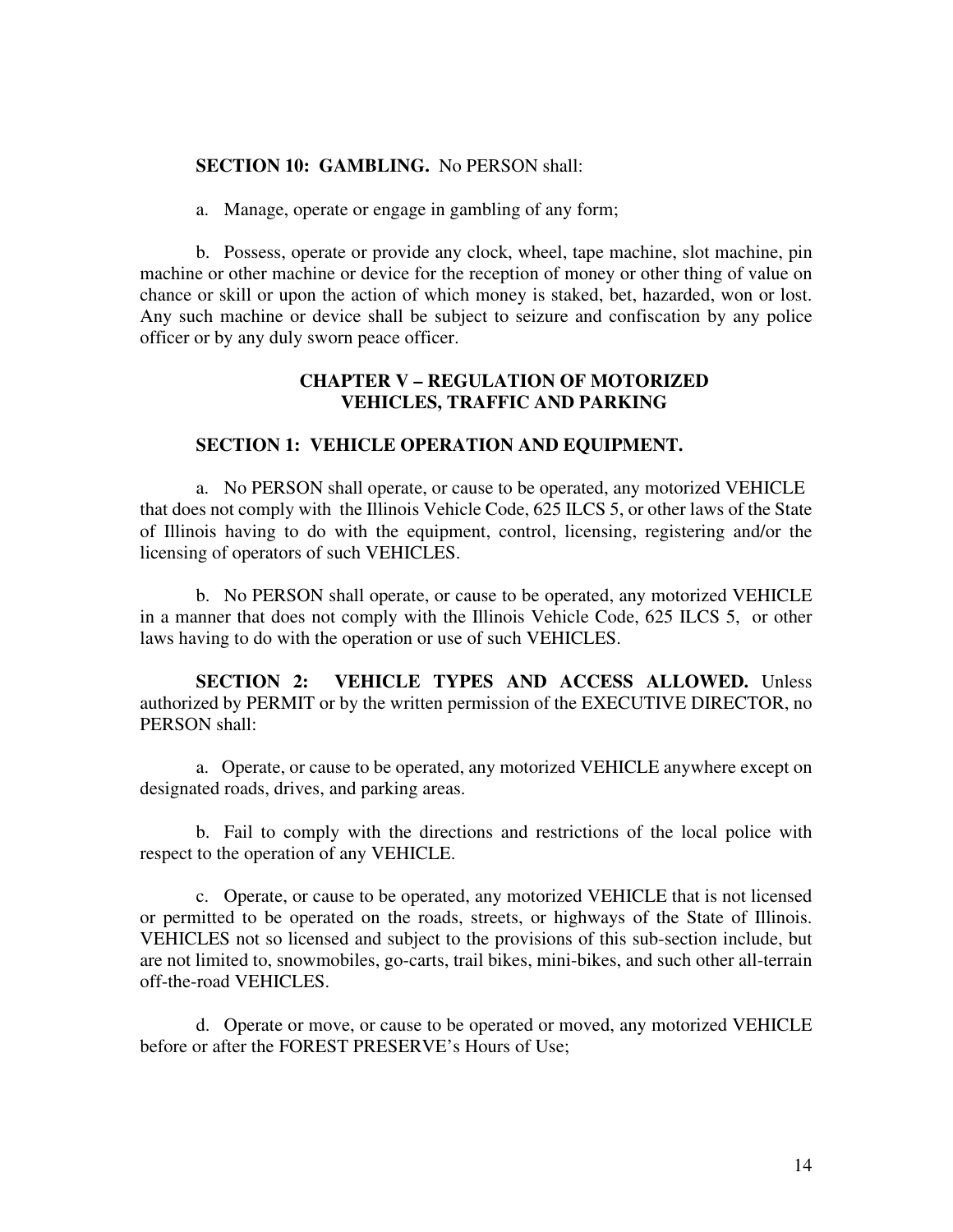e. Operate a motorized VEHICLE on any road, drive or parking area POSTED, gated or barricaded as closed to public traffic.

**SECTION 3: RIGHT-OF-WAY.** No PERSON shall operate a motor VEHICLE in such a manner as to fail to yield the right-of-way to pedestrians, bicyclists, motorized assistive devices, and equestrians.

**SECTION 4: PARKING.** Unless otherwise authorized by PERMIT or by the written approval of the EXECUTIVE DIRECTOR, no PERSON shall:

a. Park a VEHICLE before or after the FOREST PRESERVE's Hours of Use;

b. Park a VEHICLE in such a way as to block in another parked VEHICLE;

 c. Park a VEHICLE in such a way as to block, restrict, or impede the normal flow of traffic;

 d. Park a VEHICLE in a zone or area posted prohibiting parking or in an area outside of designated parking areas for a DISTRICT-sponsored event;

 e. Park a VEHICLE on turf, meadow, prairie, marsh, field, in a woodland or on the exposed roots of any tree or shrub, except in an emergency or as a matter of public safety;

 f. Park a VEHICLE to wash, alter, or repair it except for those repairs of an emergency nature.

 g. Park a VEHICLE in a parking space specifically reserved for persons with disabilities unless the VEHICLE properly displays registration plates or decals issued to a person with disabilities and those plates and decals are used in accordance with the applicable requirements of the Illinois Vehicle Code, 625 ILCS 5.

 h. Park a VEHICLE in a parking lot or area specifically designated for trailer parking when such VEHICLE does not include a trailer.

i. Congregate within a parking area.

**SECTION 5: SPEED LIMIT.** No PERSON shall operate any VEHICLE at a speed greater than the POSTED speed limit, or in the absence of such POSTED limit, at a speed in excess of 10 m.p.h.

## **SECTION 6: POWER-DRIVEN MOBILITY DEVICE.** No PERSON shall:

a. Operate a POWER-DRIVEN MOBILITY DEVICE unless said person is a qualified individual under the ADA.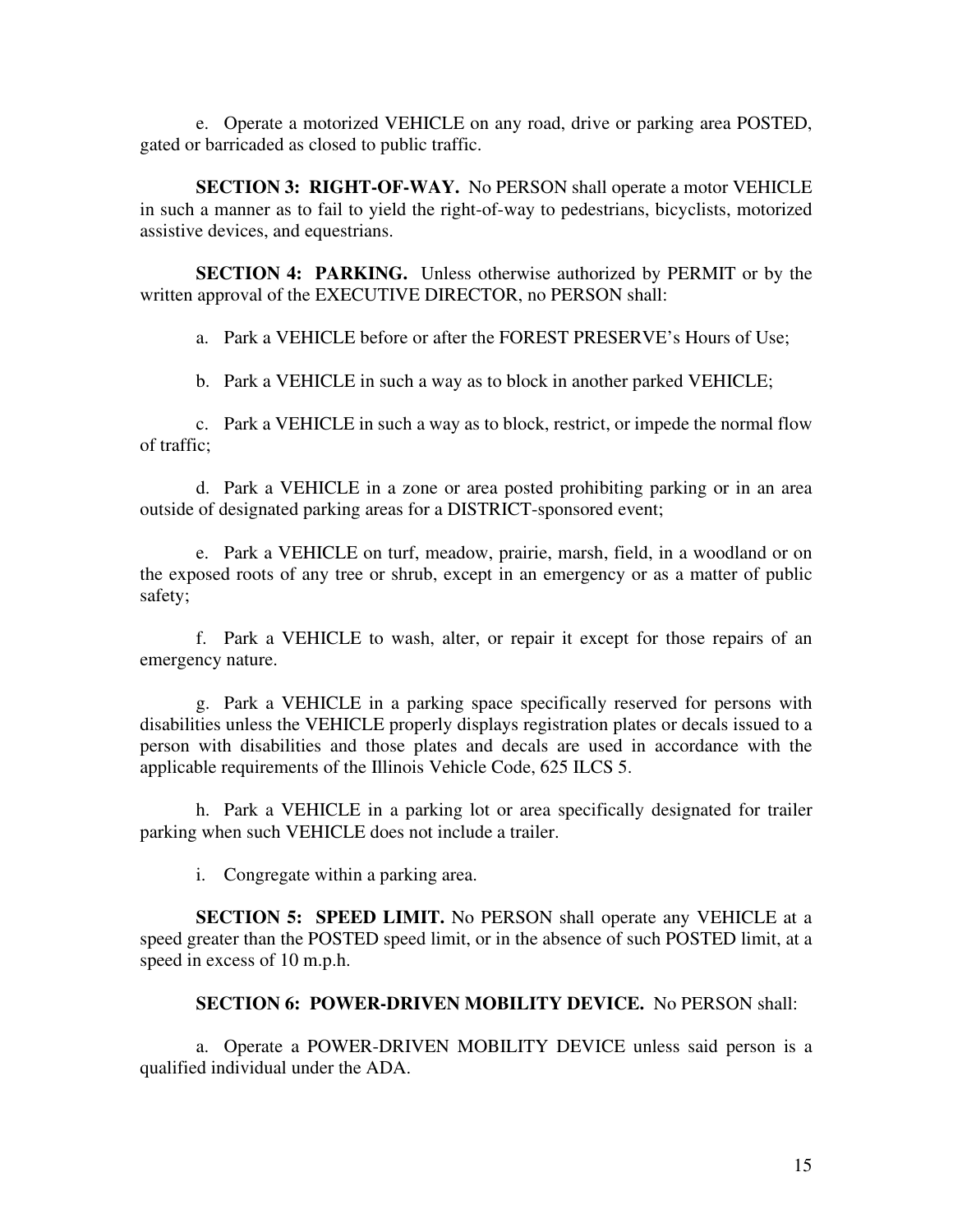b. Operate a POWER-DRIVEN MOBILITY DEVICE except on a designated PAVED path, trail, or roadway.

c. Fail to drive a POWER-DRIVEN MOBILITY DEVICE on the right-hand side of any road, trail or path, as conditions shall permit.

d. Fail to obey POSTED speed limits while operating a POWER-DRIVEN MOBILITY DEVICE.

e. Carry another PERSON on the frame of a POWER-DRIVEN MOBILITY DEVICE or operate the POWER-DRIVEN MOBILITY DEVICE in a manner to endanger or injure themselves, any PERSON, ANIMAL, or property.

## **SECTION 7: TOWING.**

Any unauthorized VEHICLE and/or WATERCRAFT located in or on any PROPERTY of the DISTRICT before or after the FOREST PRESERVE's Hours of Use, or parked or operated in any way which violates this Ordinance, the Illinois Vehicle Code (625 ILCS 5), the Illinois Cannabis Regulation and Tax Act (410 ILCS 705), the Illinois Cannabis Control Act (720 ILCS 550), or the Illinois Controlled Substances Act (720 ILCS 570) shall be subject to removal by towing.

Prior to release of the VEHICLE and/or WATERCRAFT, the owner shall pay a \$350.00 administrative fee to the DISTRICT. The owner of the VEHICLE and/or WATERCRAFT shall also be responsible for the payment of any and all towing fees and any other ancillary charges including but not limited to storage fees.

## **CHAPTER VI – REGULATION OF PERSONAL CONDUCT AND BEHAVIOR**

## **SECTION 1: PRESERVE AND TRAIL USE.**

a. Use of FOREST PRESERVES is at the PERSON's own risk. The DISTRICT makes no warranty or representation as to a PERSON's safety.

b. PERSONS are to stay on designated trails and paths.

c. PERSONS must proceed at safe speeds and at a slower pace when the trails are in heavy use.

d. PERSONS cannot block the trails.

e. PERSONS must follow all POSTED rules and instructions regarding trail etiquette and conduct.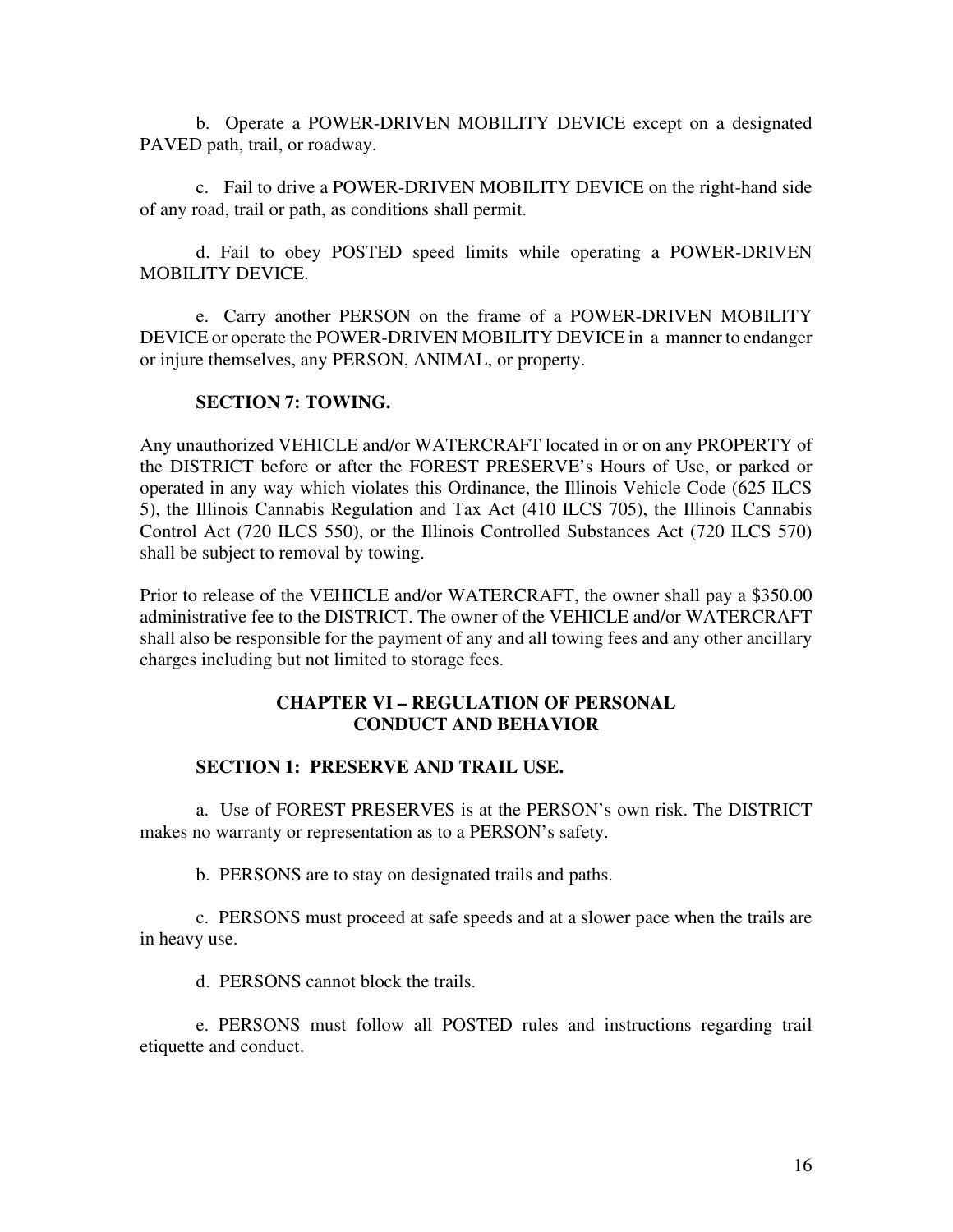**SECTION 2: HONORING PERMITS.** No PERSON shall unreasonably interfere with any duly permitted activity or unreasonably intrude on any areas or into the structures designated by PERMIT for the use of a certain PERSON or PERSONS to the exclusion of others.

**SECTION 3: ILLINOIS STATUTE VIOLATION.** No PERSON shall violate the Illinois Criminal Code (720 ILCS 5), the Illinois Cannabis Regulation and Tax Act (410 ILCS 705), the Illinois Cannabis Control Act (720 ILCS 550), the Illinois Controlled Substance Act(720 ILCS 570), the Illinois Dram Shop Act (235 ILCS 5), the Illinois Vehicle Code (625 ILCS 5), or any other applicable Illinois law, while in or on any PROPERTY administered by or under the jurisdiction of the DISTRICT.

**SECTION 4: VENDING AND SIGNAGE.** Unless authorized by PERMIT or by the written permission of the BOARD and/or EXECUTIVE DIRECTOR, no PERSON shall:

a. Sell or offer for sale any articles or things, or conduct or solicit any business, trade, occupation or profession.

 b. Post in or on, or affix to, any DISTRICT PROPERTY any placard, sign, handbill, pamphlet, circular or any other written or printed materials or objects.

 c. Distribute any placard, sign, handbill, pamphlet, circular or any other written or printed materials or objects without ensuring that such materials or objects are not discarded or deposited on DISTRICT PROPERTY, other than in proper trash receptacles.

**SECTION 5: UNLAWFUL OBSTRUCTIONS.** Unless authorized by PERMIT or by the written permission of the EXECUTIVE DIRECTOR, no PERSON shall:

a. Set or place, or cause to be set or placed, any goods or merchandise, or any stand, cart, or VEHICLE for the transportation or vending of any such goods or merchandise, or any other article upon any PROPERTY of the DISTRICT to the obstruction of use of any FOREST PRESERVE or to the detriment of the appearance of any FOREST PRESERVE;

 b. Prevent or obstruct, or conspire with others to prevent or obstruct, any entrance or access to the PROPERTY or WATERS of the DISTRICT by any means, including physical barriers and verbal threats or intimidation. Nothing in this Section shall be construed to deny lawful enforcement of a valid PERMIT granting PERSONS use of certain areas to the exclusion of others.

**SECTION 6: INTERFERENCE WITH EMPLOYEES.** No PERSON shall interfere with, unreasonably disrupt or delay, or in any manner hinder any COMMISSIONER, EMPLOYEE, CONTRACTOR, CONSULTANT, or VOLUNTEER engaged in the performance of their duties.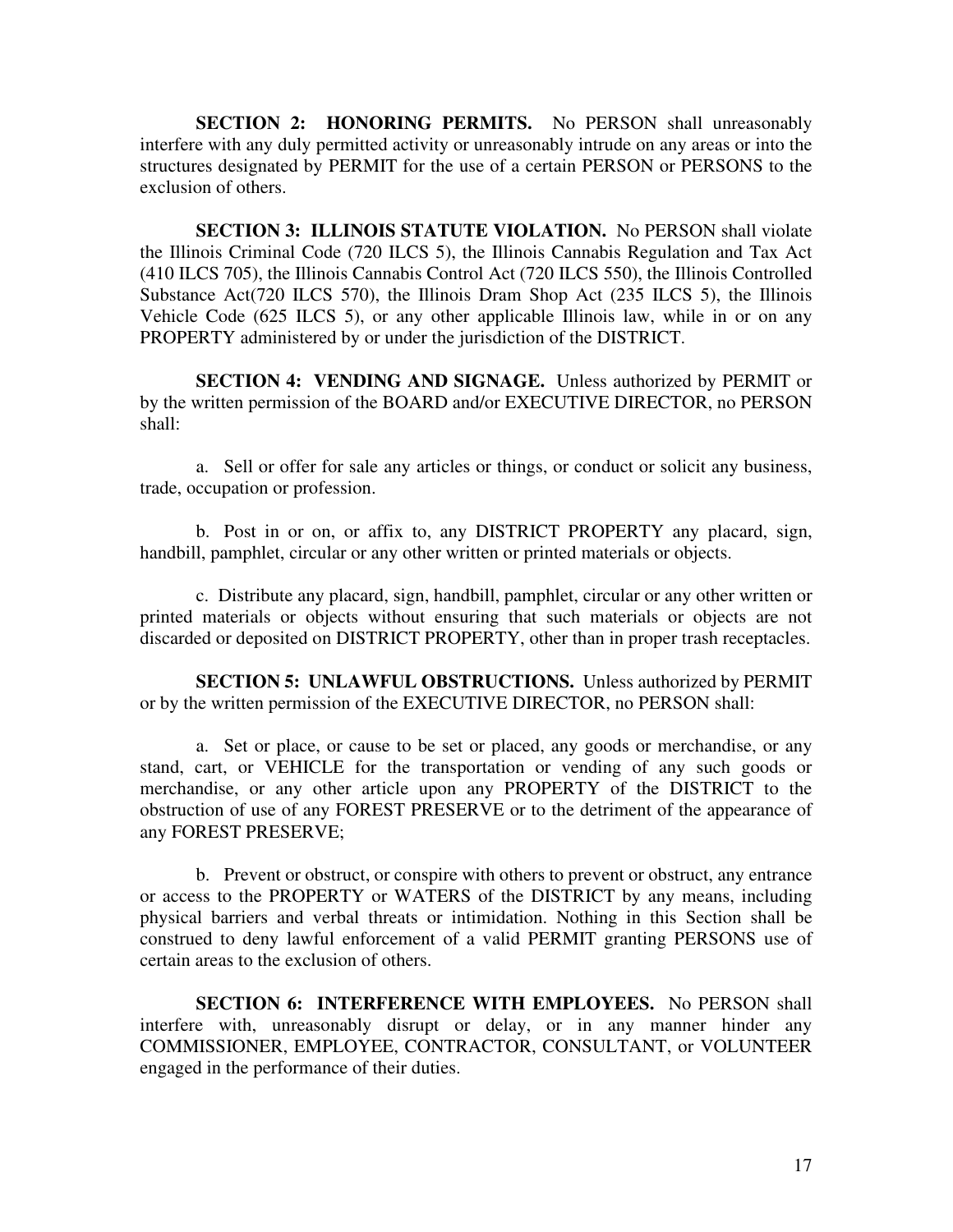**SECTION 7: SOUND OR ENERGY AMPLIFICATION.** No PERSON shall play or operate any sound amplification devices including radios, television sets, public address systems, musical instruments or any other energy amplification device in such a way as to be audible beyond the immediate vicinity of such device or in such a manner as to disturb the quiet of the camps, picnic areas or other public gathering places.

**SECTION 8: WEAPONS AND HARMFUL SUBSTANCES.** Except as authorized by the Illinois Firearm Conceal Carry Act (430 ILCS 66), the U.S. Law Enforcement Officers Safety Act (18 U.S.C. §§ 926b & 926c), or by written approval of the EXECUTIVE DIRECTOR, no PERSON shall have in their possession or on or about their PERSON, concealed or otherwise, any dangerous weapon or device, including firearms, billy clubs, switchblade knives, weapons capable of discharging a projectile, or any explosive or harmful substance.

Nothing contained herein shall be construed to prevent any sworn law enforcement officer or any other duly sworn peace officer from carrying such weapons as may be authorized and necessary in the discharge of their duties, nor shall it apply to any person summoned by any such officer to assist in making arrests or preserving the peace while such person is engaged in assisting.

**SECTION 9: DISORDERLY CONDUCT.** No PERSON shall engage in any act in such an unreasonable manner as to alarm or disturb another and to provoke a breach of the peace. Disorderly conduct includes violent, abusive, loud, boisterous, or vulgar conduct which disturbs or annoys others.

**SECTION 10: PUBLIC INDECENCY.** No PERSON, whether clothed or unclothed, shall perform in any public place (1) an act of sexual penetration or sexual conduct; or (2) a lewd exposure of the body done with intent to arouse or to satisfy the sexual desire of any PERSONS. Breast-feeding of infants is not an act of public indecency. For purposes of this section "public place" means any place where the conduct may reasonably be expected to be viewed by others.

**SECTION 11: PERSONAL CONDUCT.** No PERSON shall urinate or defecate in any place other than designated restrooms or latrines.

#### **SECTION 12: CANNABIS.** No PERSON shall:

a. Use cannabis while on the PROPERTY of the DISTRICT.

b. Possess cannabis in a VEHICLE unless the cannabis is stored in a reasonably secured, sealed container and is reasonably inaccessible while the VEHICLE is moving.

c. Possess cannabis or any cannabis-related paraphernalia if the PERSON is under the age of 21.

d. Violate any provisions of the Illinois Cannabis Regulation and Tax Act (410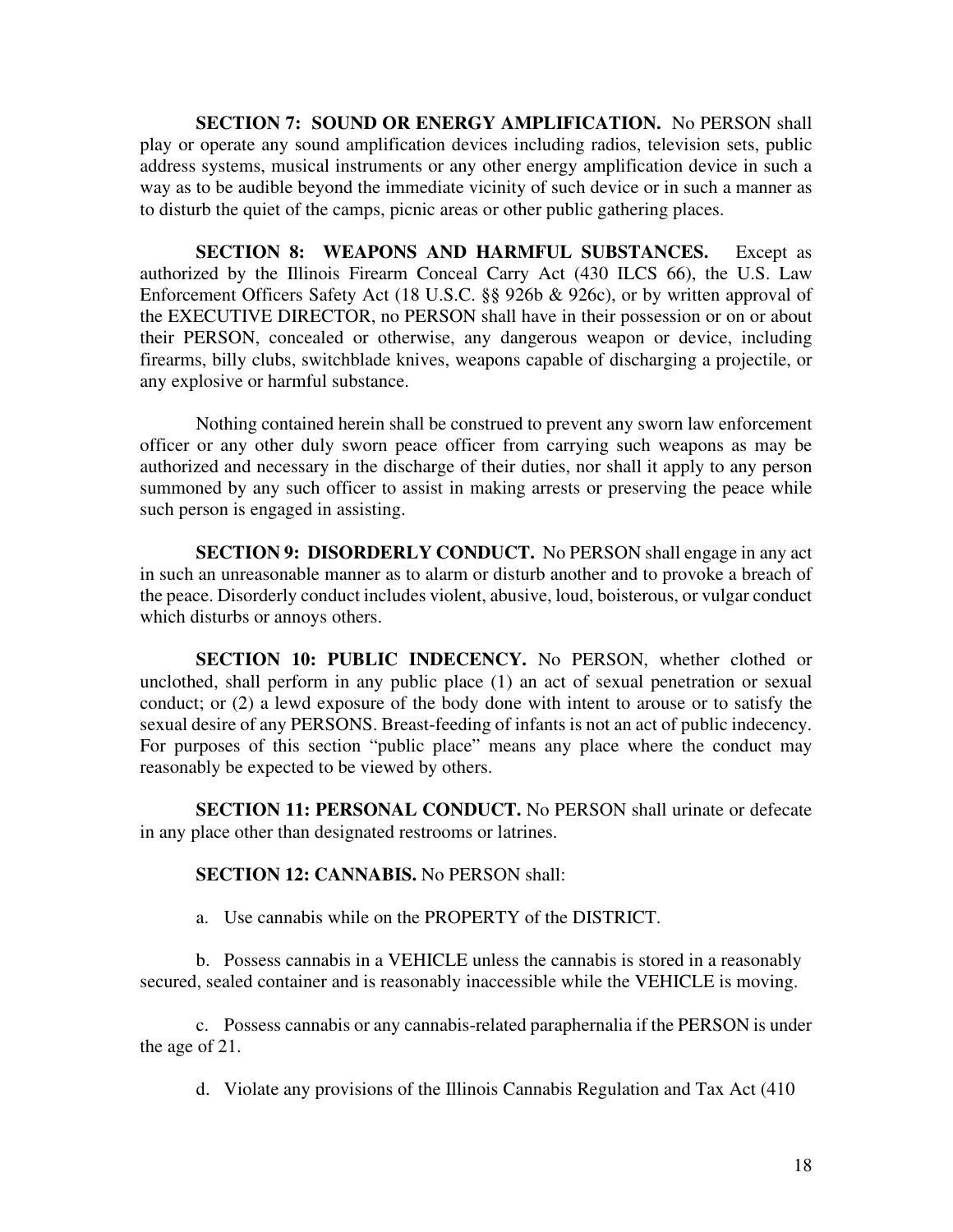ILCS 705) or the Illinois Cannabis Control Act (720 ILCS 550).

## **CHAPTER VII CONTROL AND TREATMENT OF ANIMALS**

#### **SECTION 1: CONTROL OF DOGS.**

a. Unless otherwise authorized in writing by the EXECUTIVE DIRECTOR, no PERSON shall:

- 1. Bring in, lead, or carry any dog that is unleashed or on a leash longer than ten feet, except in designated Dog Parks.
- 2. Permit or allow the dog to defecate unless the owner or PERSON having control or custody of the dog immediately removes the feces and properly disposes of it in a sanitary manner.
- 3. Bring a dog into a NATURE PRESERVE.

b. Sections  $1(a)(1)-(3)$  shall not apply to Service Animals or dogs used by public law enforcement agencies. For purposes of this section, "Service Animals" is defined as in 720 ILCS 4/48-8 and ADA regulations, 28 C.F.R. §§ 35.104, 35.136.

- c. Dog Parks
	- 1. A PERMIT is required to access and use any portion of a FOREST PRESERVE designated as a Dog Park.
	- 2. The requirements for obtaining a Dog Park permit are set forth in Chapter VIII, Section 2(d).

**SECTION 2: CONTROL OF ANIMALS.** Unless otherwise authorized in writing by the EXECUTIVE DIRECTOR, no PERSON shall:

a. Cause or allow any ANIMAL—whether wild, domestic, or a PET—to be unleashed or to run (except in dog parks with the required permit), to remain at large, or to be abandoned on DISTRICT property.

b. Hitch or tie any ANIMAL to any tree, bush or shrub.

 c. Bring any ANIMAL, leashed or unleashed, into or upon any FOREST PRESERVE designated as a NATURE PRESERVE or Nature Area or Historic Site.

- d. Permit their ANIMAL to:
	- 1. Molest PERSONS or VEHICLES by chasing, barking or biting.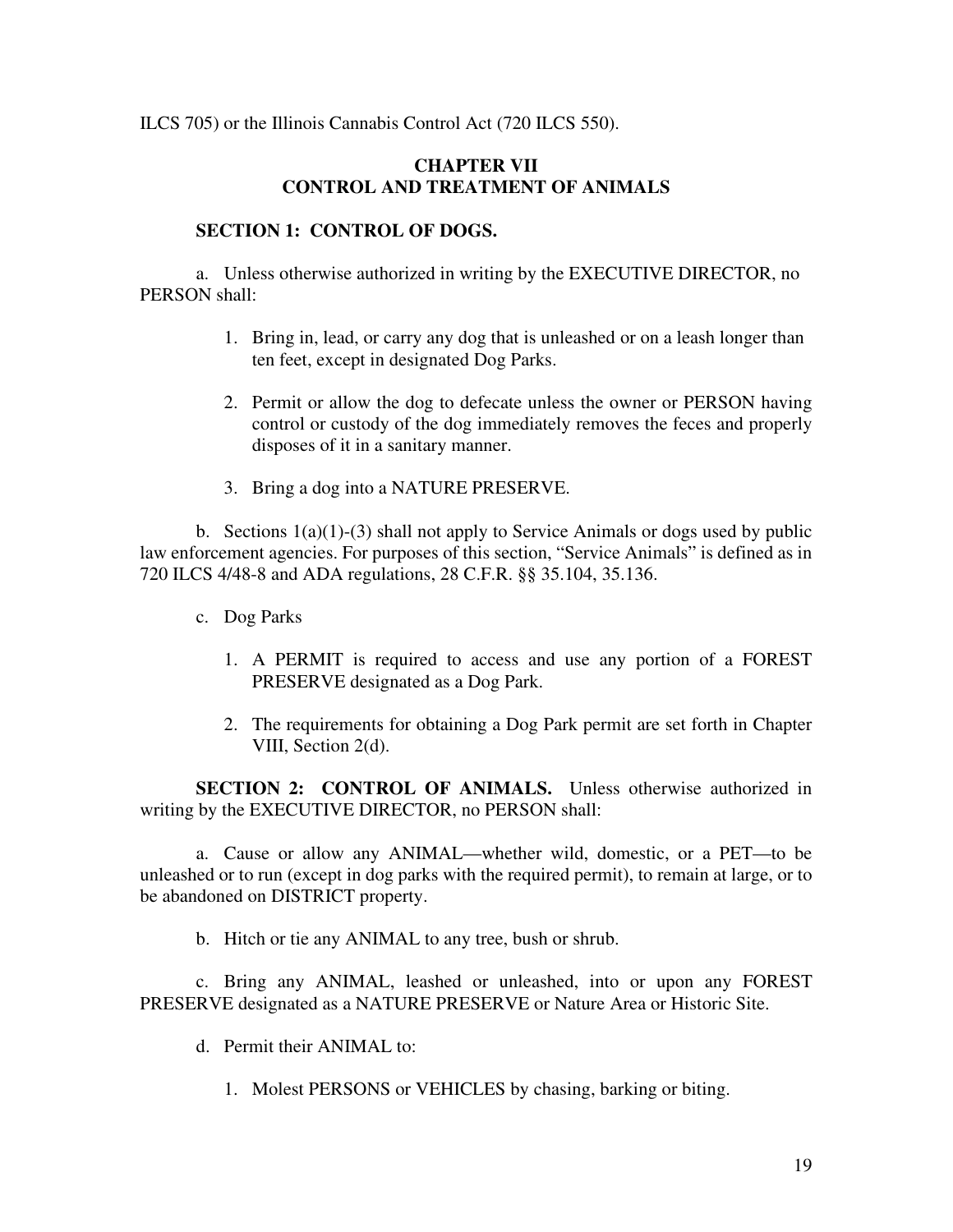- 2. Attack other ANIMALS.
- 3. Damage property other than that of the owner.
- 4. Bark, whine, or howl excessively.
- 5. Create noxious or offensive odors.

Nothing in this section shall be construed to prohibit the use of Service Animals as defined in 720 ILCS 4/48-8 and ADA regulations, 28 C.F.R. §§ 35.104, 35.136, or the controlled use of certain animals approved by the EXECUTIVE DIRECTOR for purposes of public safety, such as, but not limited to, the protection of DISTRICT PROPERTY, EMPLOYEES or VOLUNTEERS in the performance of their duties, search or rescue, or for public education programs approved and sponsored by the DISTRICT.

## **SECTION 3: TREATMENT OF ALL ANIMALS.**

- a. Each owner shall provide for each of his or her ANIMALS:
	- 1. Sufficient quantity of good and wholesome food and water.
	- 2. Adequate shelter and protection from the weather.
	- 3. Veterinary care when needed to prevent suffering.
	- 4. Humane care and treatment.
- b. No PERSON shall torture, whip, beat or cruelly treat or neglect any animal.

c. No PERSON shall leave any ANIMAL unattended in a VEHICLE or enclosed trailer in extreme heat or cold conditions that may result in injury or death to the ANIMAL or may result in hypothermia, hyperthermia, frostbite, or similar condition.

# **CHAPTER VIII – PERMITS**

**SECTION 1: PERMITS AND DESIGNATED AREAS – AUTHORITY.** To carry out the terms of this Ordinance, the EXECUTIVE DIRECTOR is hereby given authority to issue PERMITS, post Notices or to take other action as called for herein, subject to the guidelines herein set forth:

a. The EXECUTIVE DIRECTOR shall have the authority to designate areas, facilities or WATERS suitable for various activities or use, to close FOREST PRESERVES, or parts thereof, in the interest of public health, safety or general welfare or to protect the natural resources from unreasonable harm, and to promulgate and issue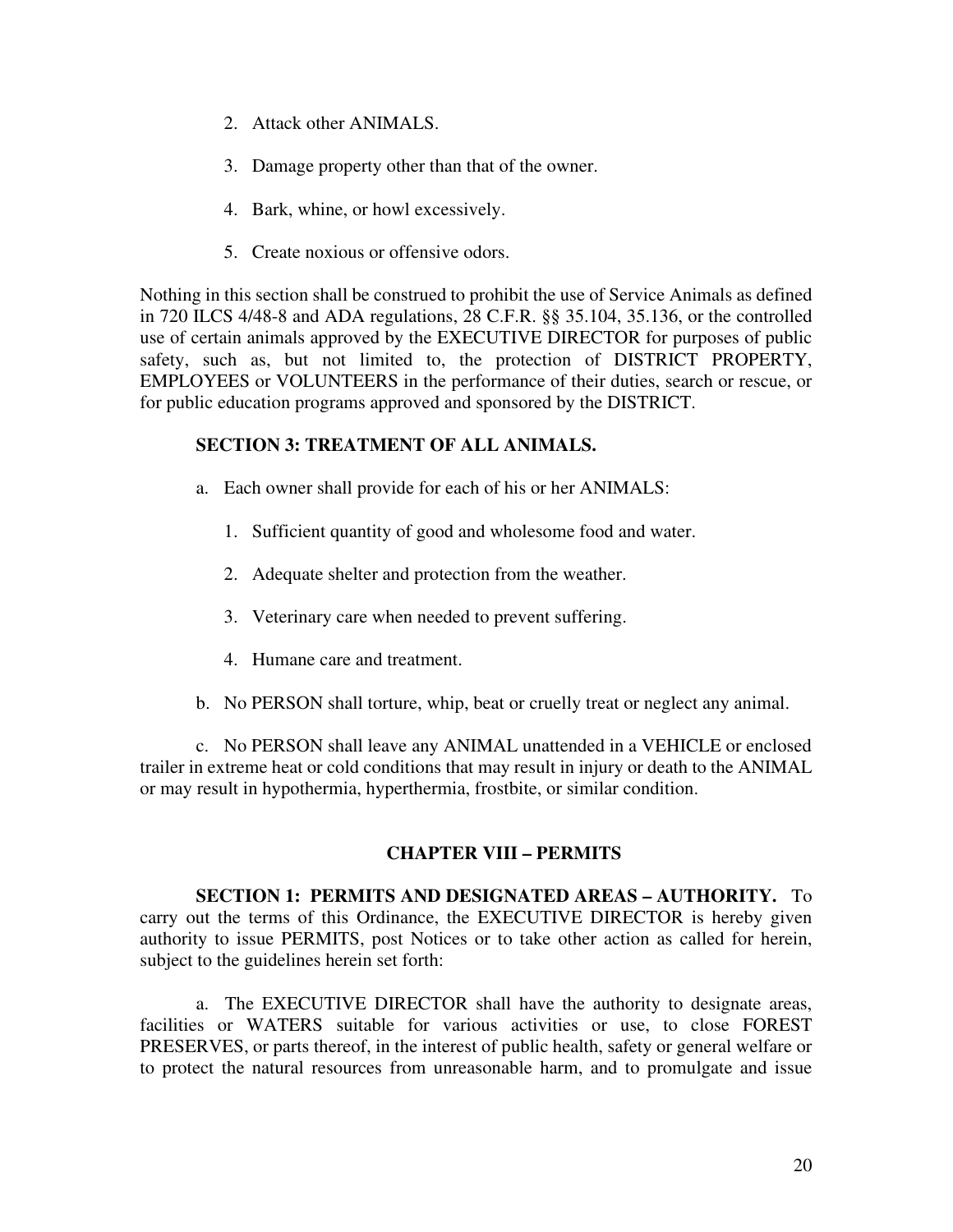PERMITS where required by this Ordinance, and collect such fees as established by the BOARD in accordance with the following guidelines:

- 1. That no PERSON be discriminated against because of race, gender, sexual orientation, creed, color, age, ability, or national origin.
- 2. That the proposed use or activity will not unreasonably interfere with or detract from the general public's use and enjoyment of the FOREST PRESERVE and surrounding PROPERTY or facilities.
- 3. That the proposed use or activity is not reasonably likely to result in violence or in harm to PROPERTY or PERSONS.
- 4. That the proposed activity or use will not entail extraordinary expense or operation costs by the DISTRICT or expose it to unusual or extreme liability.
- 5. That the area desired has not been reserved for another activity at the same time.
- 6. That the proposed activity is not reasonably expected to detract from the promotion of public health.
- 7. That the proposed activity is reasonably compatible with the type of FOREST PRESERVE and the size and character of the area or WATERS involved and the facilities available and is not reasonably expected to cause harm or damage to the natural environment of the FOREST PRESERVE.
- 8. That the proposed activity is in compliance with applicable Federal or State laws, regulations, or rules relevant to the protection of dedicated state NATURE PRESERVES, land and water reserve sites, or habitats of State or Federally listed species.

b. The EXECUTIVE DIRECTOR may impose reasonable requirements and restrictions on the granting of a PERMIT including, but not limited to, any of the following:

> 1. Restricting the open dates for reserved area use, the length of time an area will be held for reserved use, the use of ground fires, amusement devices, off-the-road-vehicle access, the number of PERSONS present, location and type of any tents, bandstands, stages or temporary structures, the use of domestic, PET, or trained ANIMALS, the use of shelters or structures, the collecting for any purpose of any water, soils, minerals, flora or fauna, the type and location of sports and games or any other activity which appears likely to create a risk of unreasonable harm to use and enjoyment of the FOREST PRESERVES by others or of damage to DISTRICT PROPERTY.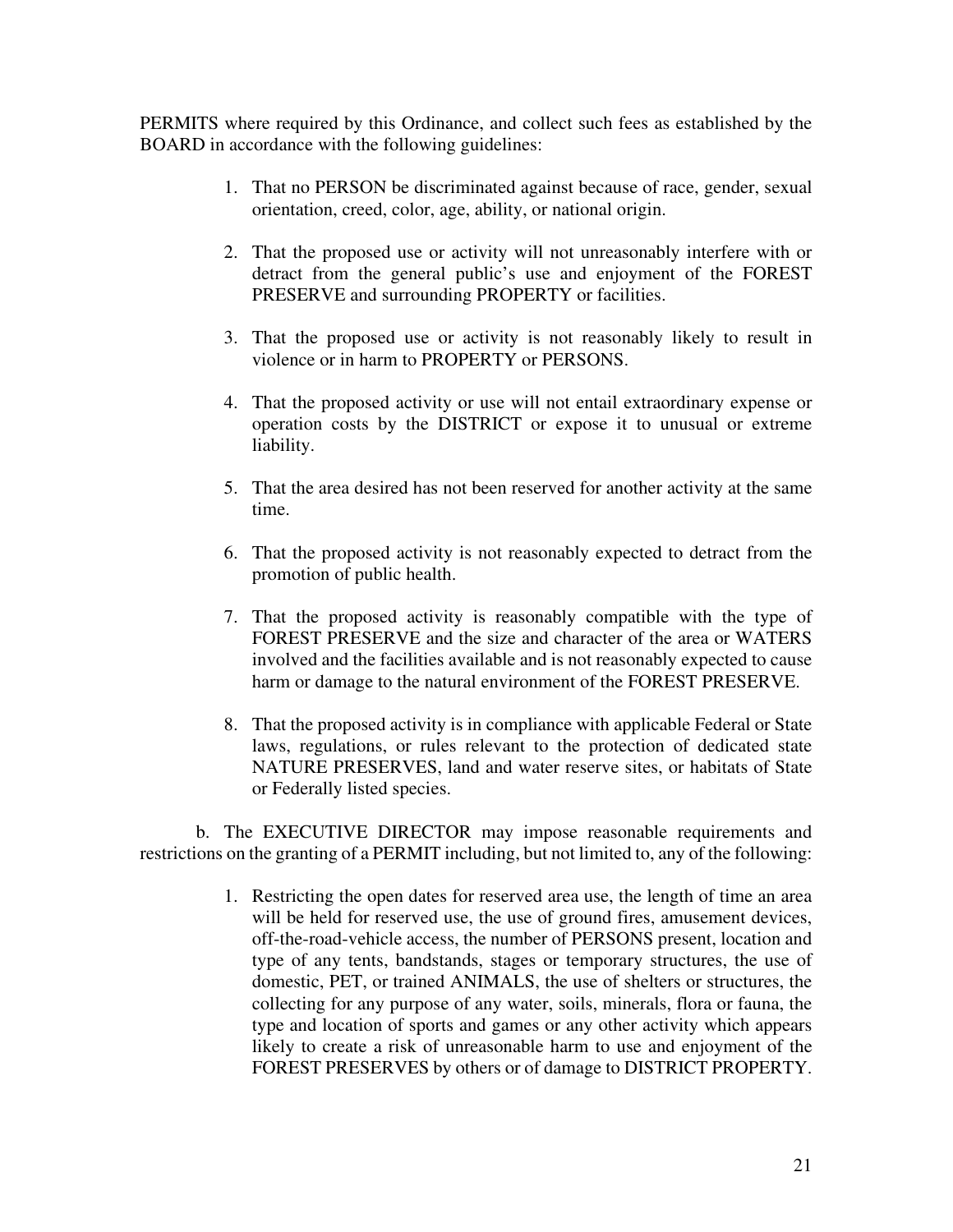- 2. Requiring proof of and establishing the amount of liability and Dram Shop insurance required, requiring a Hold Harmless Agreement, requiring a Certificate of Insurance naming the DISTRICT as an additional insured, and/or requiring a bond or letter of credit as security for the conditions contained in the PERMIT when the activity is deemed by the EXECUTIVE DIRECTOR to require such.
- 3. Requiring the name, address, telephone number, and driver's license number of an ADULT responsible for the use or activity requested, as well as the name, address, and telephone number of the group represented by the applicant.
- 4. Requiring that the applicant furnish additional security forces at the applicant's expense, with such forces to act under DISTRICT supervision.
- 5. Requiring the applicant to pay for additional DISTRICT law enforcement or maintenance services at the discretion of the EXECUTIVE DIRECTOR as established by the annual fee ordinance.

c. All PERMITS required by this Ordinance and issued by the EXECUTIVE DIRECTOR shall be issued at the DISTRICT Headquarters, or any other site designated by the EXECUTIVE DIRECTOR, on a first-come, first-served basis beginning the first working day of each calendar year for open dates or for such total number allowed during that calendar year.

d. The EXECUTIVE DIRECTOR is authorized to seek reasonable information regarding any proposed use, activity or privilege, and to require a record of such information on a PERMIT Application.

e. No PERSON shall misrepresent, falsify, or withhold such required information.

f. No PERSON granted a PERMIT shall violate the requirements, terms, conditions, restrictions or rules duly set forth under the authority of this Ordinance as part of any granted PERMIT.

g. The BOARD of the DISTRICT may set forth in other Ordinances such PERMIT or registration fees as it deems proper and may change them from time to time.

h. No PERSON shall obtain or use any PERMIT without first having paid the fee established by the DISTRICT for such PERMIT.

i. All designated areas, WATERS or facilities and all PERMIT restrictions, rules, regulations or conditions are subject to review at any time by the BOARD. Any aggrieved PERSON shall have the right to petition the BOARD, in writing, regarding denial or restriction of use or activity and be heard by the BOARD as the PRESIDENT shall direct.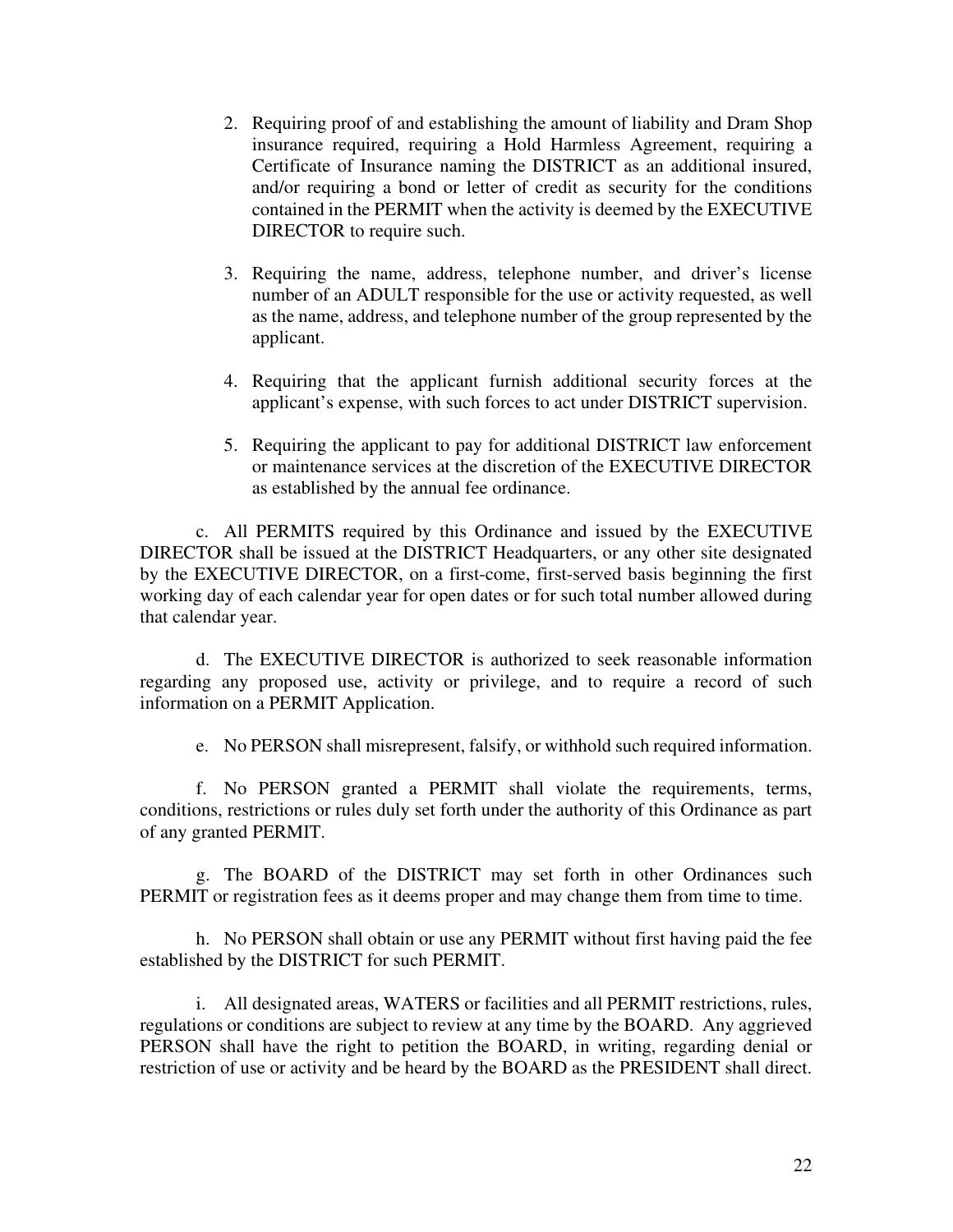j.Even if a PERMIT has been granted, the DISTRICT reserves the right to restrict access to or close any DISTRICT PROPERTY temporarily because of threats to human health and safety, threats of damage to natural resources, emergency situations, or any other situation deemed appropriate by the EXECUTIVE DIRECTOR.

## **SECTION 2: TYPES OF PERMITS.**

a. PICNIC: A PERMIT is required to have a picnic for groups of 25 PERSONS or more or to reserve for a picnic a designated area, areas or shelter to the exclusion of others. All PICNIC PERMIT holders must abide by the Additional Amenities Information Waiver provided at the time the PERMIT is issued. Any other requests for special permissions, activities, or equipment require approval from the EXECUTIVE DIRECTOR.

b. CAMPING: A CAMPING PERMIT reserves a designated area or areas to the exclusion of others and allows the permittee to remain in the FOREST PRESERVE overnight. The PERMIT may be valid for from one to seven consecutive nights. All PERSONS granted a PERMIT to camp on FOREST PRESERVE property shall observe quiet time between the hours of 10:00 p.m. and 7:00 a.m. Campers must arrive before sunset. All CAMPING PERMIT holders must abide by the Additional Amenities Information Waiver provided at the time the PERMIT is issued.

 c. NON-DISTRICT EVENT or SPECIAL USE: A PERMIT is required for any of the other activities listed in Chapter II, Section 3(a). The PERMIT may be valid for from one to seven consecutive days. The PERMIT may provide for use of an area or areas to the exclusion of others and for other PERMIT-controlled activities pursuant to this Ordinance. The EXECUTIVE DIRECTOR shall specify written conditions regulating the issuance of a NON-DISTRICT EVENT PERMIT, and may impose any special conditions or charge additional fees as approved in the current fee ordinance, which may be related to the issuance of a NON-DISTRICT EVENT PERMIT.

 d. DOG PARKS: A Dog Park PERMIT is required to access and use any portion of a FOREST PRESERVE designated as a Dog Park. Unpermitted dogs are not allowed in a Dog Park. Dogs must be older than six months to use a Dog Park.

- 1. Individual Permits. No more than one PERMIT will be issued per person. Up to three dogs are allowed on one PERMIT.
- 2. Business Permits. An annual business PERMIT is required for all dog watching or walking services to access and use a Dog Park. The business PERMIT holder is required to provide the DISTRICT with a certificate of insurance. There is no limit on the number of dogs allowed on the business permit. All CLIENTS of the business PERMIT holder must possess a current Dog Park PERMIT for their dogs. The business PERMIT holder must have copies of their CLIENTS' PERMITS on their PERSON when using a Dog Park.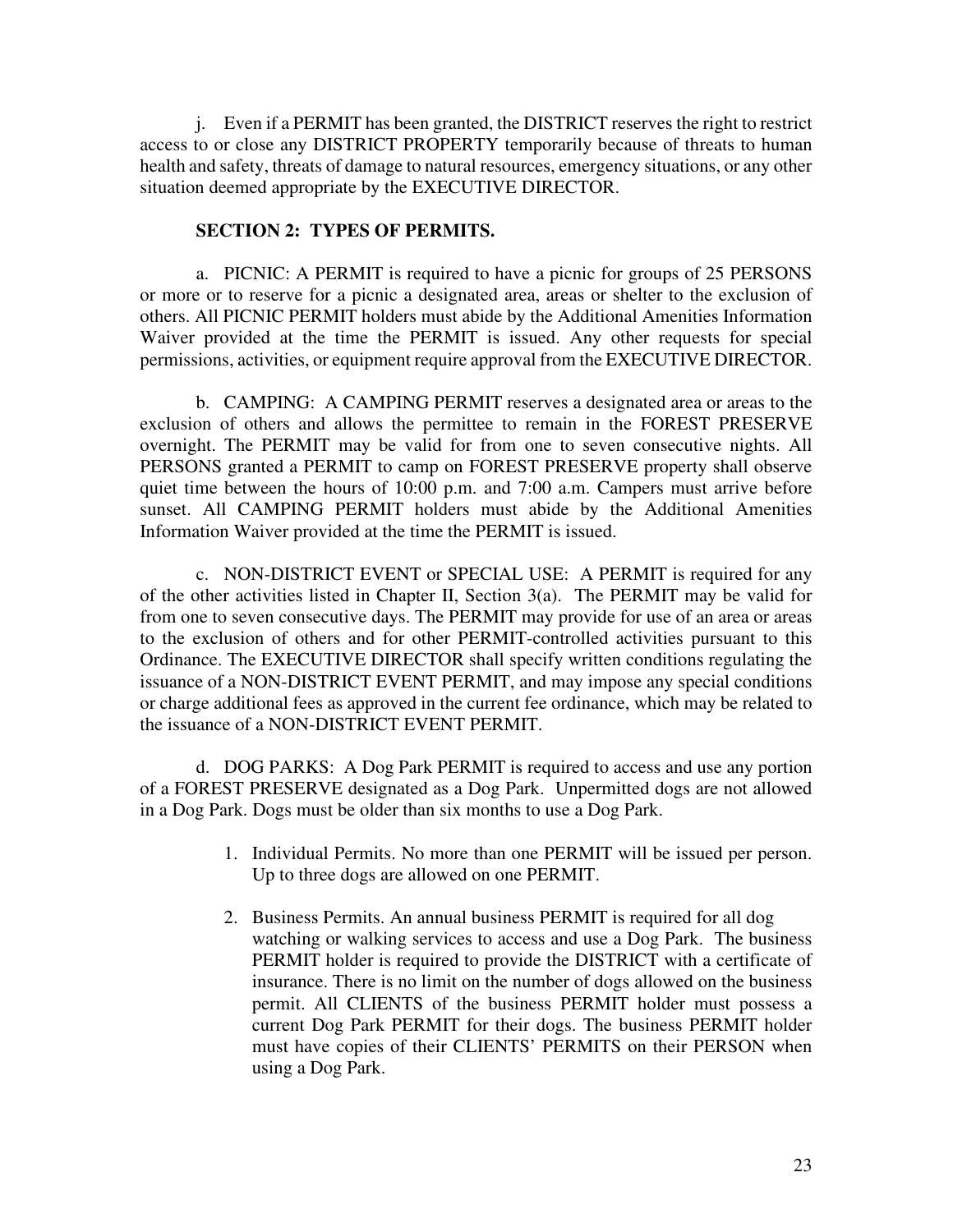- 3. Foster Dog Permits. A PERSON who is a foster dog parent can obtain an annual PERMIT for a foster dog and is allowed to transfer that PERMIT to another foster dog should the original dog be adopted. If the samefoster parent has multiple foster dogs at the same time, they must pay the additional PERMIT fees for 2 or 3 dogs, which arealso transferrable. Foster dog parents must wear a special lanyard and shall notify the DISTRICT when a PERMIT transfer needs to occur.
- 4. Each individual, business, or foster PERMIT holder may only have three (3) dogs in a Dog Park at one time.
- 5. Any Dog Park PERMIT holder must wear their permit on their person when using a Dog Park.
- 6. Annual PERMITS are valid from the date of issue until December 31 of that calendar year. One-day PERMITS are valid until park closure on the day of issuance.

e. GEOCACHING: A PERMIT is required for placement of geocaches in FOREST PRESERVES. Geocaches are prohibited in Illinois NATURE PRESERVES. Geocaches will only be allowed in locations approved by the DISTRICT. All caches must be placed in approved DISTRICT containers: clear, no greater in size than 4" x 8" x 12", and labeled "geocache". Geocache must not contain food items or offensive or hazardous materials. Geocaches will not be buried or attached to vegetation or structures; no vegetation or natural features will be disturbed in any manner upon placement of geocache. Geocaching in FOREST PRESERVES before or after the PRESERVE's Hours of Use is prohibited. PERMITS are valid from date of issue until March 31 of the next year.

 f. FACILITY RENTALS: A PERMIT is required for any facility rentals. The PERMIT reserves a designated area or areas to the exclusion of others.

 g. BUSINESS PERMITS: A PERMIT is required for any individual or organization that is using FOREST PRESERVE property to conduct for-profit activities.

## **SECTION 3: PERMITS IN GENERAL.**

a. PERMITS are subject to fees set by the BOARD. Fees established by the BOARD shall not be waived.

b. PERMITS must be secured in advance of use and in accordance with the timeframes set forth in the administrative guidelines and available on the DISTRICT's website: ReconnectWithNature.org.

c. REQUESTS FOR REFUNDS must be presented to the EXECUTIVE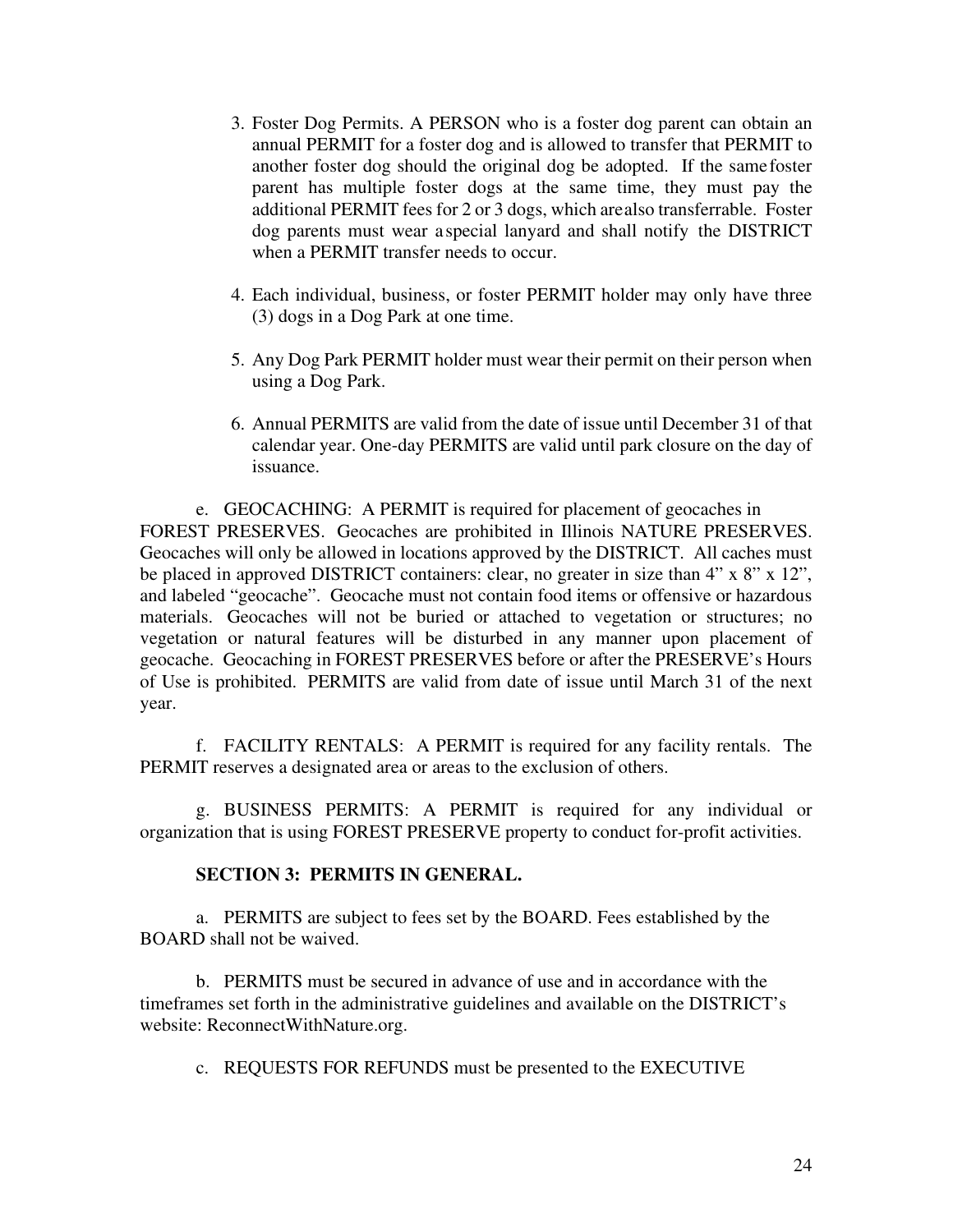DIRECTOR for consideration. Refunds may be issued in accordance with administrative guidelines. Refunds are not guaranteed and will be determined on a case-by-case basis.

d. Specific CHANGES TO A PERMIT may be made upon written permission of the EXECUTIVE DIRECTOR for no additional fee, including date changes if available, location changes if available, and the addition of other reservable spaces if available, provided such changes comply with all rules and regulations. Permits are not transferrable or assignable except for foster dogs as noted in Section 2(d)(3).

- 1. One occurrence is allowed for making the changes noted above.
- 2. Fourteen (14) days advance notice is required for changes to a NON- DISTRICT EVENT PERMIT.
- 3. Two (2) business days advance notice is required for changes to all other PERMITS.

e. PERMITS shall only be issued to an ADULT, and the ADULT who is the PERMIT holder must be present during the PERMIT activity with a copy of the PERMIT on their person.

f. PERMIT holders must abide by any and all rules and regulations contained in the PERMIT or the Additional Amenities Information Waiver provided at the time the PERMIT is issued.

g. The PERMIT shall specify any written conditions regulating the issuance of the PERMIT. The EXECUTIVE DIRECTOR may impose any additional special conditions or charge additional fees as approved in the current fee ordinance, as related to the issuance of the PERMIT.

h. Groups holding a valid Picnic, Camping, or Special Event PERMIT may display signs to identify their location, provided such signs are temporary, are removed by the Permittee at the termination of the activity, are no larger than 24" by 30", and are not attached to any tree or shrub, post, building, DISTRICT sign, gate or other structure.

#### **SECTION 4: PERMIT SUSPENSION, REINSTATEMENT AND APPEAL.**

If the PERMIT holder is found guilty in court of violating the terms of the PERMIT, the PERMIT suspension remains in effect for one year from the date the citation was issued.

 a. Repeat offenses after the initial PERMIT suspension will be documented by a written warning, ordinance ticket, or local ordinance violation and may result in additional time for a PERMIT suspension or the permanent revocation of PERMIT privileges.

b. Final determination of additional time for a PERMIT suspension or the permanent revocation of PERMIT privileges will be made at an administrative review hearing held by a Committee of the BOARD. The aggrieved person is required to appear at the administrative review hearing and present his or her case; failure to appear and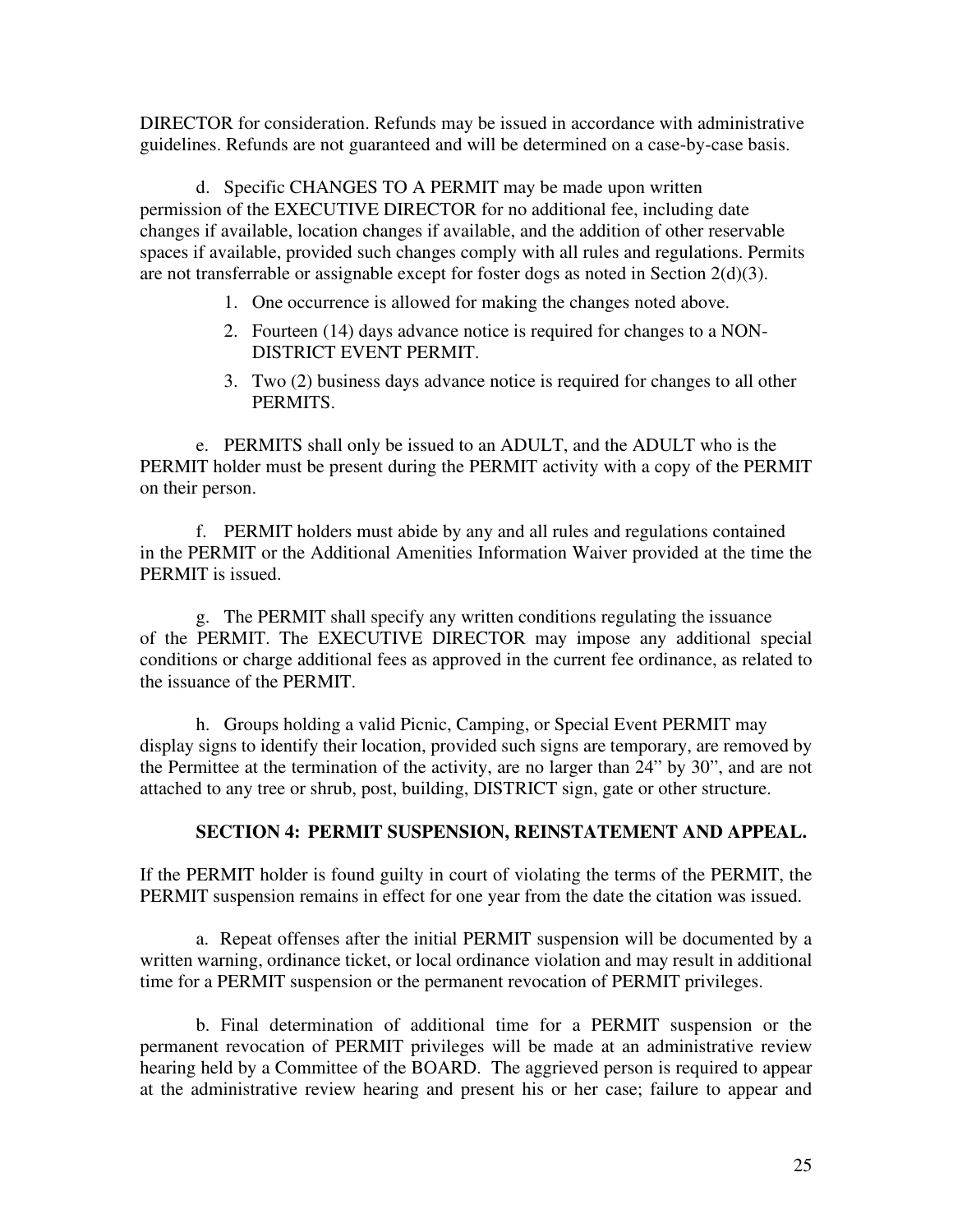participate will result in an *ex parte* review of the case by the Committee and may result in the imposition of additional time for PERMIT suspension or the permanent revocation of PERMIT privileges as the Committee determines.

c. If unsatisfied with the decision of the Committee, the aggrieved person has the right to appeal and petition the BOARD in writing regarding the denial to obtain a PERMIT, or the temporary or permanent suspension of a PERMIT. The BOARD's decision is final.

#### **CHAPTER IX – ENFORCEMENT**

**SECTION 1: POLICE.** All sworn law enforcement officers or any other duly sworn peace officer has the power and is authorized to arrest, with or without process, any PERSONS found in the act of violating any Ordinance of the DISTRICT or law of the State of Illinois.

**SECTION 2: TWO PENALITIES – ONE JUDGMENT.** In all cases where the same offense shall be made punishable or shall be created by different clauses or sections of this or any other Ordinance or statute, the Police or other duly sworn peace officer or person prosecuting may elect under which to proceed but not more than one judgment shall be had against the same PERSON for the same offense.

**SECTION 3: FINES AND PENALITIES.** Any PERSON found guilty of violating any provision of this Ordinance shall be issued a written warning, ordinance ticket or local ordinance violation as outlined in BOARD-approved administrative procedures and fine schedule.

a. For minor violations including but not limited to parking, after hours use, ANIMALS off-leash in prohibited areas at a FOREST PRESERVE, or other PERMIT violations, a PERSON or VEHICLE shall be issued an ordinance ticket in an amount of not less than \$25.00.

b. The fine set by an ordinance ticket shall be paid directly to the DISTRICT at its face value within fourteen days from the date of issuance. After fifteen days but within 28 days from the date of issuance, the fine due to the DISTRICT will be double the face value of the ordinance ticket. If payment of the fine is not received by the DISTRICT after 28 days from the date of issuance of the ordinance ticket, a court appearance shall be required.

c. For all other prosecuted violations, a PERSON is issued a local ordinance violation and shall be fined an amount not more than \$1,000.00, except for Public Indecency violations under Chapter 6, Section 10, for which a PERSON shall be fined \$1,000.00 and shall not be allowed upon, within or in connection with any PROPERTY of the DISTRICT for a period of not less than one (1) year.

d. In addition to any fines, the DISTRICT may seek a court order requiring the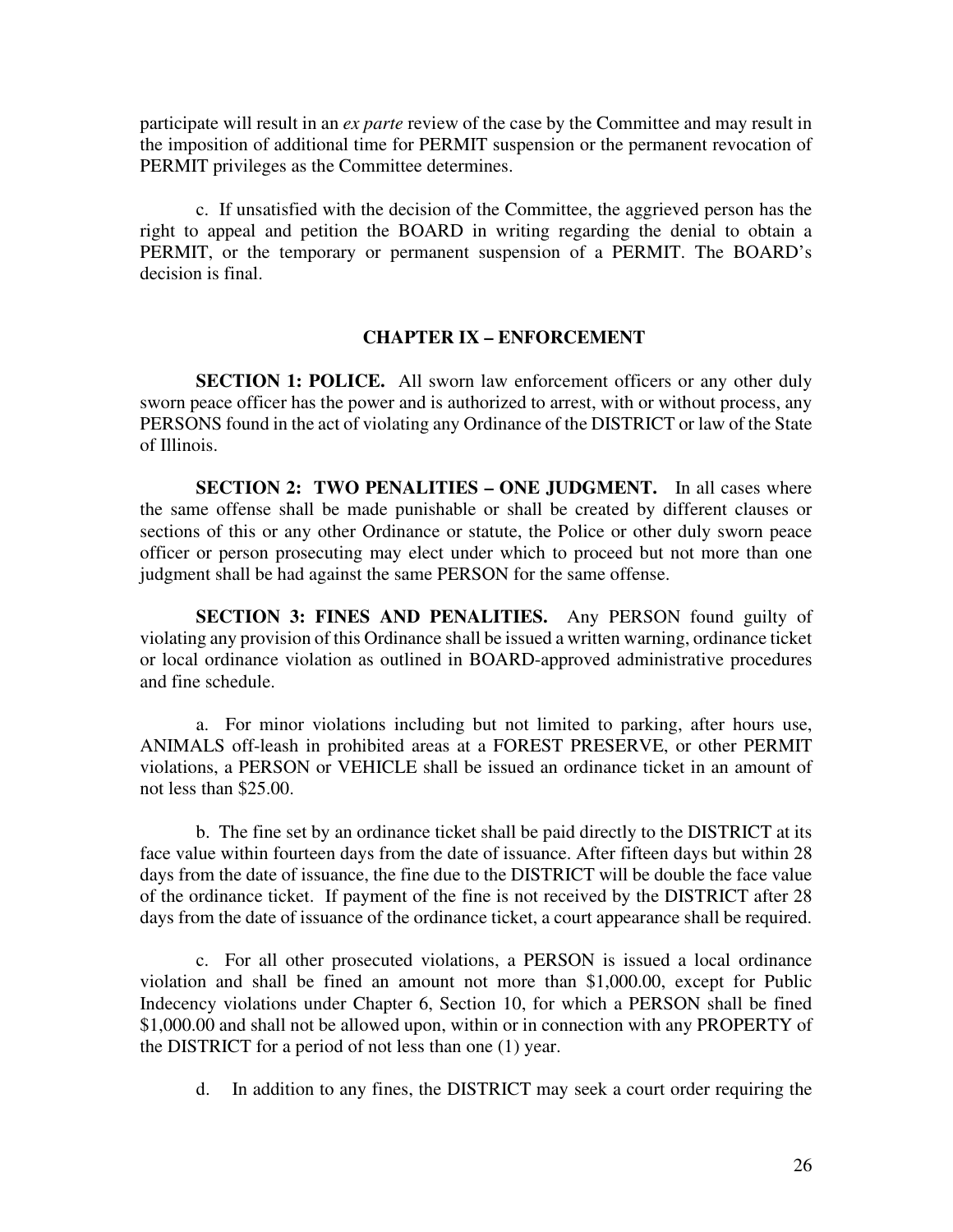PERSON to pay restitution to reimburse the DISTRICT for any damages proximately caused by the violation.

e. If a local ordinance violation is issued for a PERMIT violation, that PERMIT is automatically suspended for one (1) year from the date the citation was issued, or until the case is resolved in court as outlined in BOARD-approved administrative procedures.

f. Any violations on DISTRICT PROPERTY that is designated an Illinois NATURE PRESERVE is subject to fines and costs as detailed in the Illinois Natural Areas Preservation Act (525 ILCS 30) or accompanying administrative rules.

**SECTION 4: AUTHORITY OF OTHER AGENCIES.** Nothing in this Ordinance shall be construed to prevent other officers from carrying out their sworn duties within the territories of the DISTRICT as defined by applicable laws of the State of Illinois and the United States or ordinances of Will County, Illinois, or in accord with any other Policing Agreement approved by the BOARD.

**SECTION 5: CIVIL SUITS.** Nothing in this Ordinance shall be construed to prevent or preclude the lawful use by the DISTRICT of a civil remedy at law or in equity to correct an abuse or loss suffered by the DISTRICT as a result of violation of this Ordinance or any law of the State of Illinois.

**SECTION 6: STATE, UNITED STATES AND LOCAL LAWS.** All PERSONS within the DISTRICT's PROPERTY and FOREST PRESERVES are subject to all Ordinances, rules and regulations of the DISTRICT, as well as all applicable laws of the United States, State of Illinois and local Statutes and Ordinances. These laws include, but are not limited to, the Illinois Downstate Forest Preserve District Act (70 ILCS 805), the Illinois Vehicle Code (625 ILCS 5), the Illinois Criminal Code (720 ILCS 5), the Illinois Wildlife Code (520 ILCS 5), and the Illinois Fish and Aquatic Life Code (515 ILCS 5).

## **CHAPTER X – MISCELLANEOUS**

**SECTION 1: REPEALER.** All DISTRICT Ordinances and parts of Ordinances and all Resolutions and Orders, or any parts thereof, in conflict with this Ordinance, or any parts thereof, are hereby repealed.

**SECTION 2: ENACTMENT.** This Ordinance shall be in a full force and effect from and after its passage, approval and publication, as by Statute in such cases made and provided.

**SECTION 3: CAPTIONS AND HEADINGS.** The captions and headings used herein are for convenience of reference only and do not define or limit the contents of each paragraph.